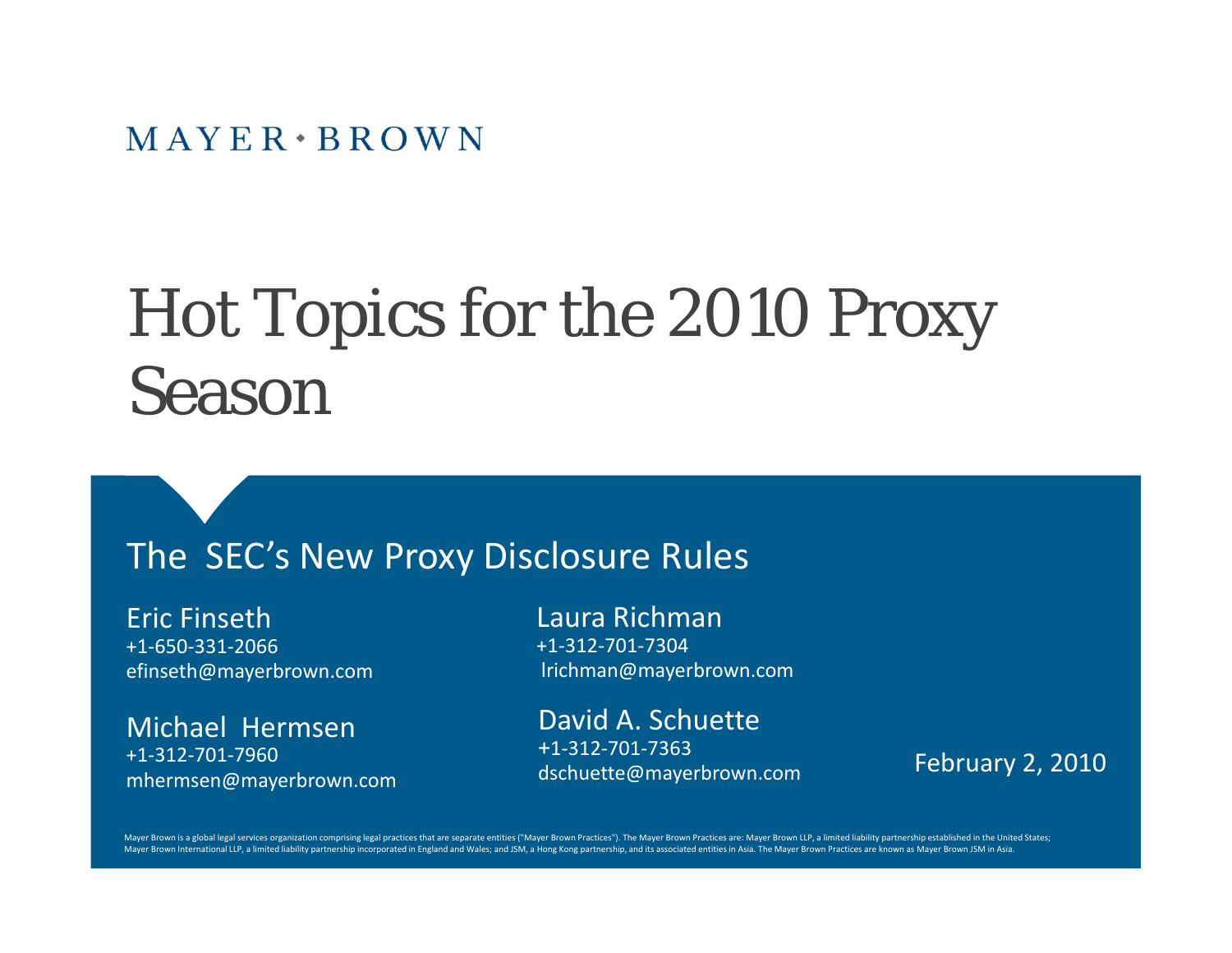#### Director Disclosures—Specific Qualifications

- For each director or person nominated or chosen to become a director
	- **Hart Communication**  Company must detail the specific experience, qualifications, attributes and skills that led to the conclusion that the person should serve as a director
	- Disclosures are to be made in light of the company's business and structure at the time of filing
- New disclosures are in addition to existing requirement regarding the specific minimum qualifications and specific qualities or skills used by the nominating committee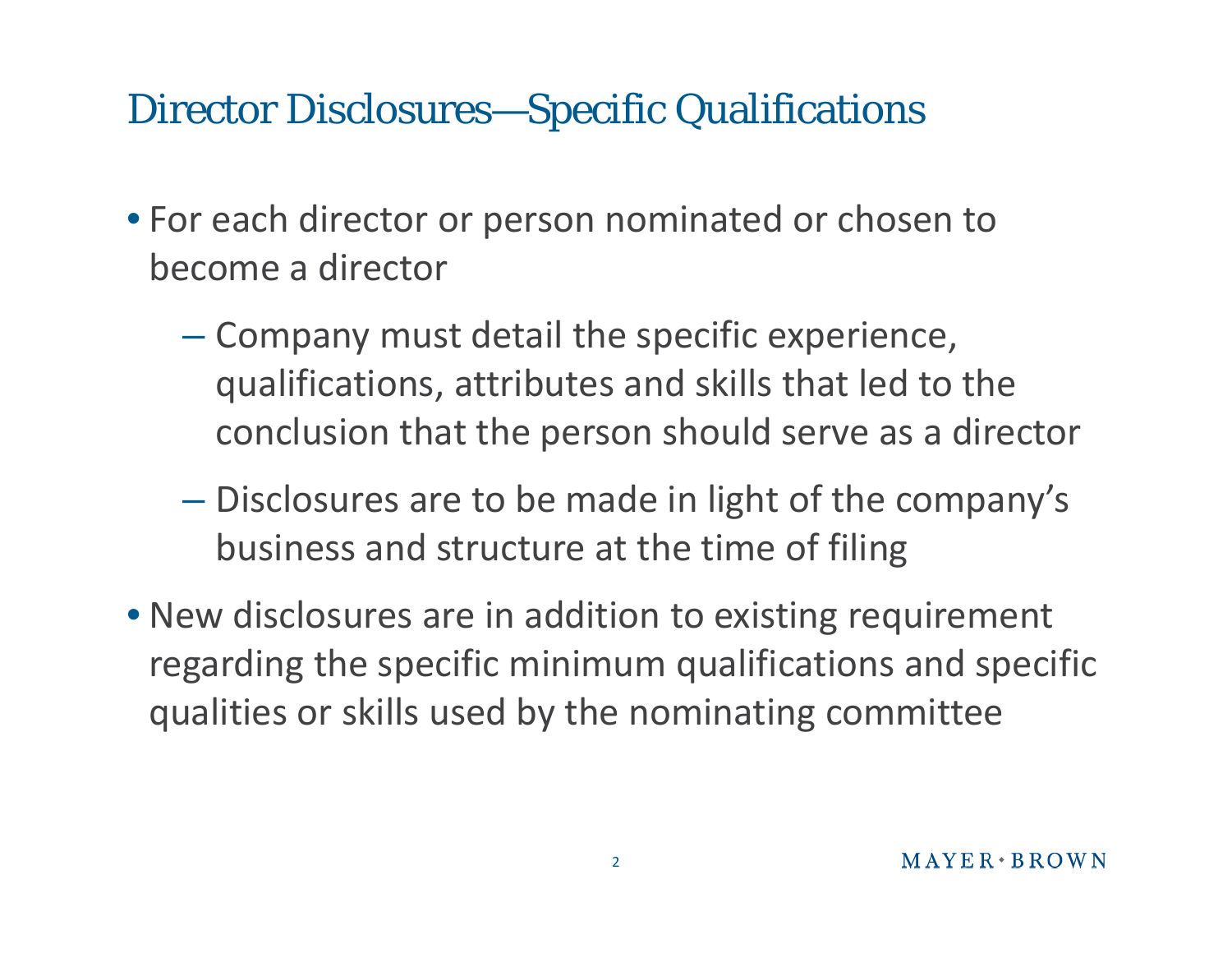## Director Disclosures—Specific Qualifications (Cont'd)

- New rule does *not* specify particular information that should be disclosed
- Consider discussing the following attributes:
	- Risk assessment
	- $-$  Financial reporting/auditing experience
	- CEO or other leadership experience
	- $-$  Industry specific experience
	- – $-$  International experience
	- $-$  Public policy experience
	- Academic experience
	- $-$  Legal or regulatory experience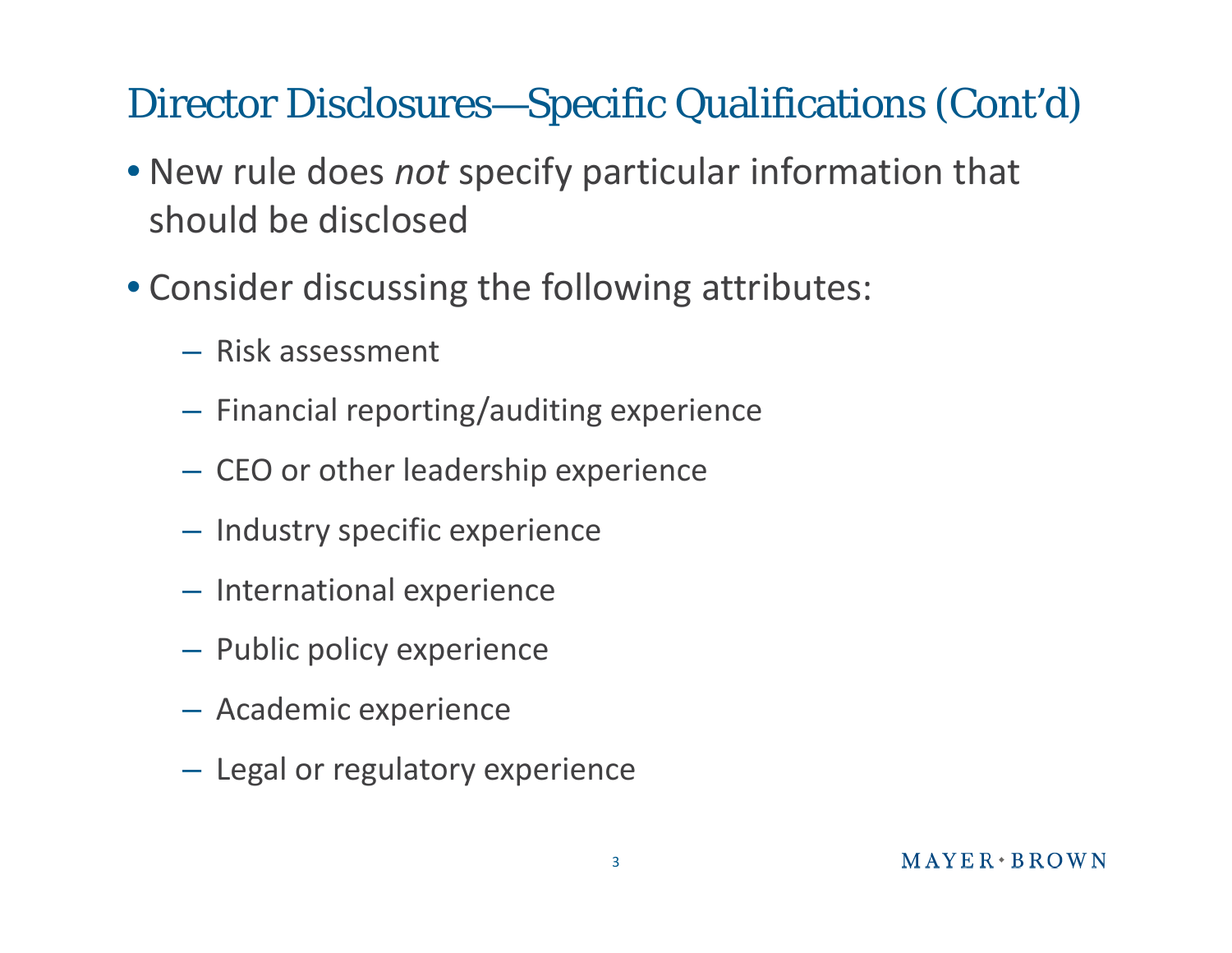## Director Disclosures—Specific Qualifications (Cont'd)

- Cannot provide this disclosure on a group basis for directors or nominees sharing similar characteristics
	- Insufficient to disclose that a group of directors are each an audit committee financial expert or a current or former CEO of a major company
- Consider adding as part of director biographies
	- – $-$  Emphasizing particular aspects of the director's resume
	- Characterizing the skills attained from particular work experience
- Could include this disclosure in section discussing nominating procedures as long as directors' qualifications are discussed individually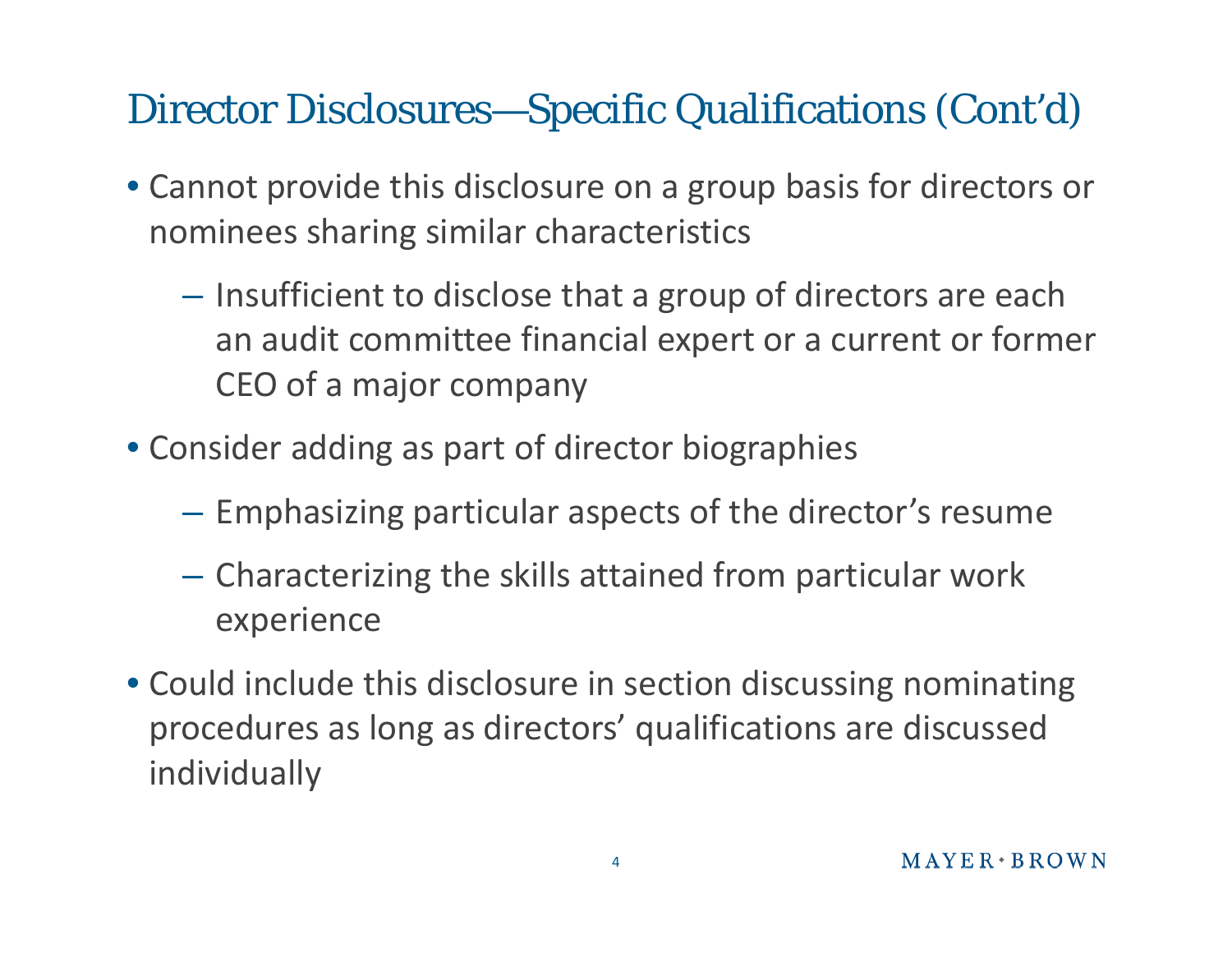#### Director Disclosures—Specific Qualifications (Cont'd)

- No need to disclose specific experience, qualifications, attributes or skills that qualify a person to serve as a committee member
	- Skills relevant to committee service may be relevant as part of the specific qualifications considered for board service
- •In a proxy contest, proponent also has to comply with the specific qualifications disclosure requirement in its proxy materials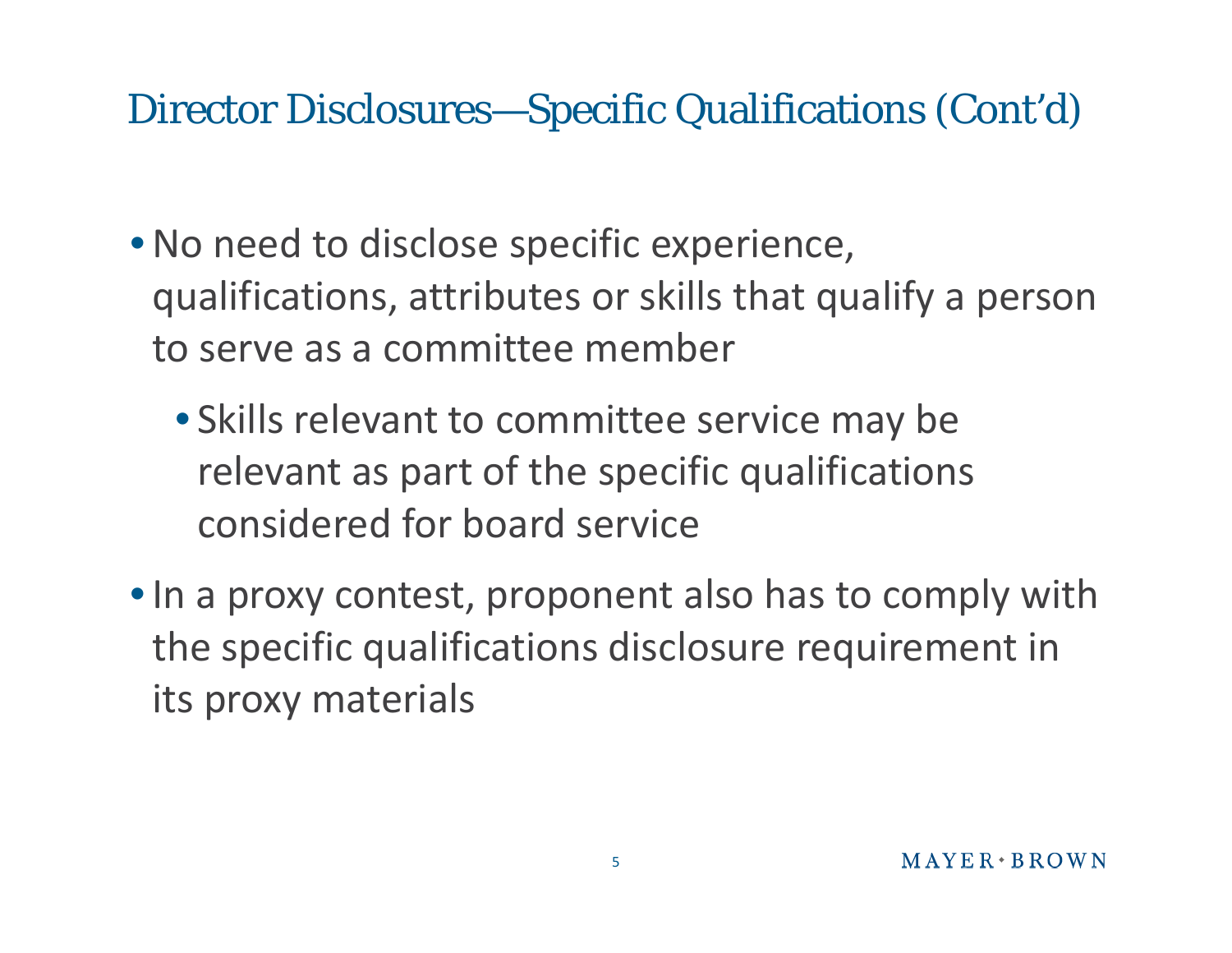#### Director Qualifications—Staggered Boards

- When a board is staggered, there will be directors who do no stand for re-election in any given year
- Even in this case the relevant time period for the specific qualifications is as of the time that the filing containing the disclosure is made
- Consider implementing a disclosure control to address the determination with respect to directors not up for re ‐election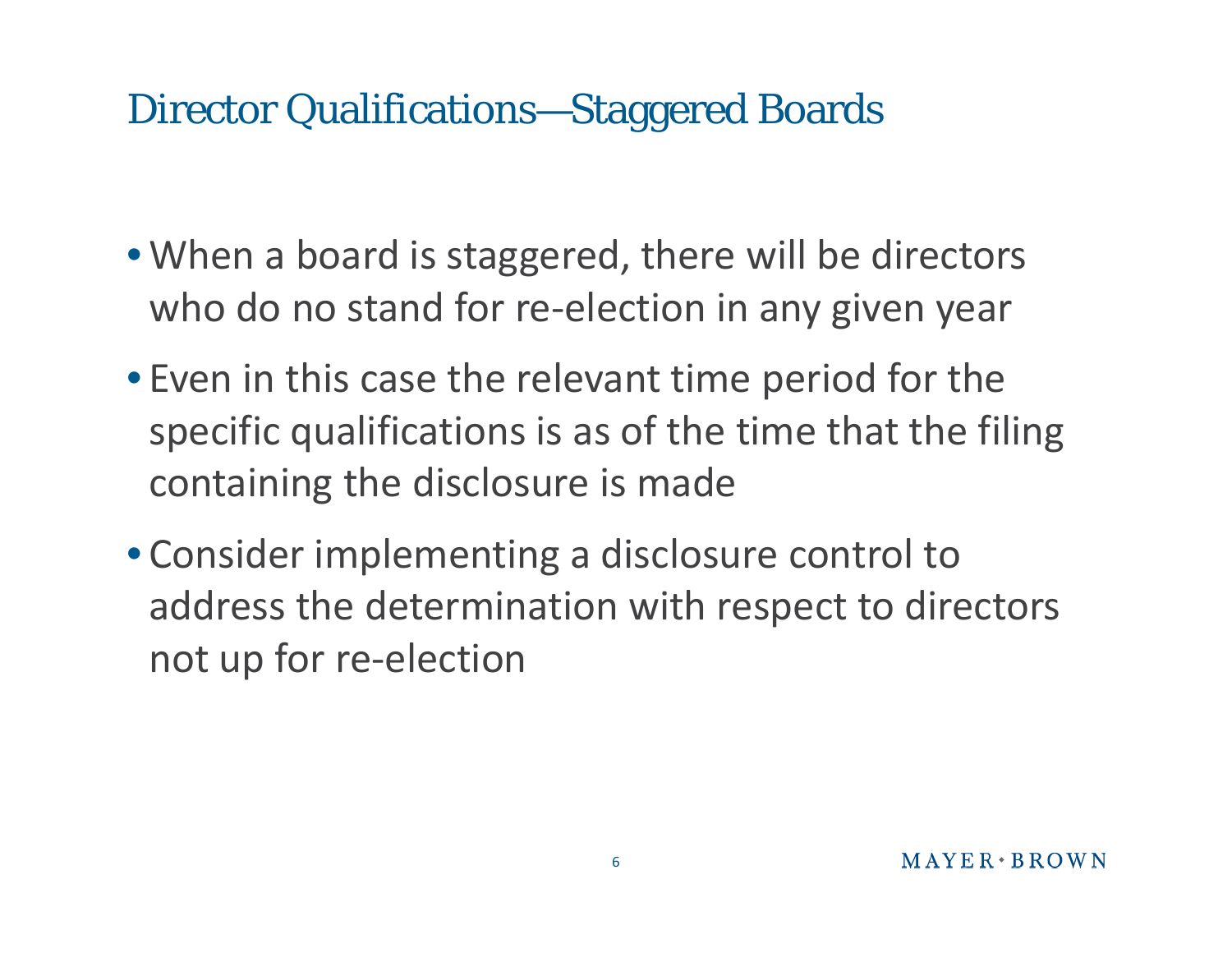## Director Disclosures—Gathering the Information

- Discussions with chair of nominating committee or committee as a whole
- •Including a question in the D&O questionnaire
- Completing a skills matrix
- Whatever method is used, give the board members an opportunity to see the new disclosures
	- $-$  Their own descriptions
	- –Descriptions of the other directors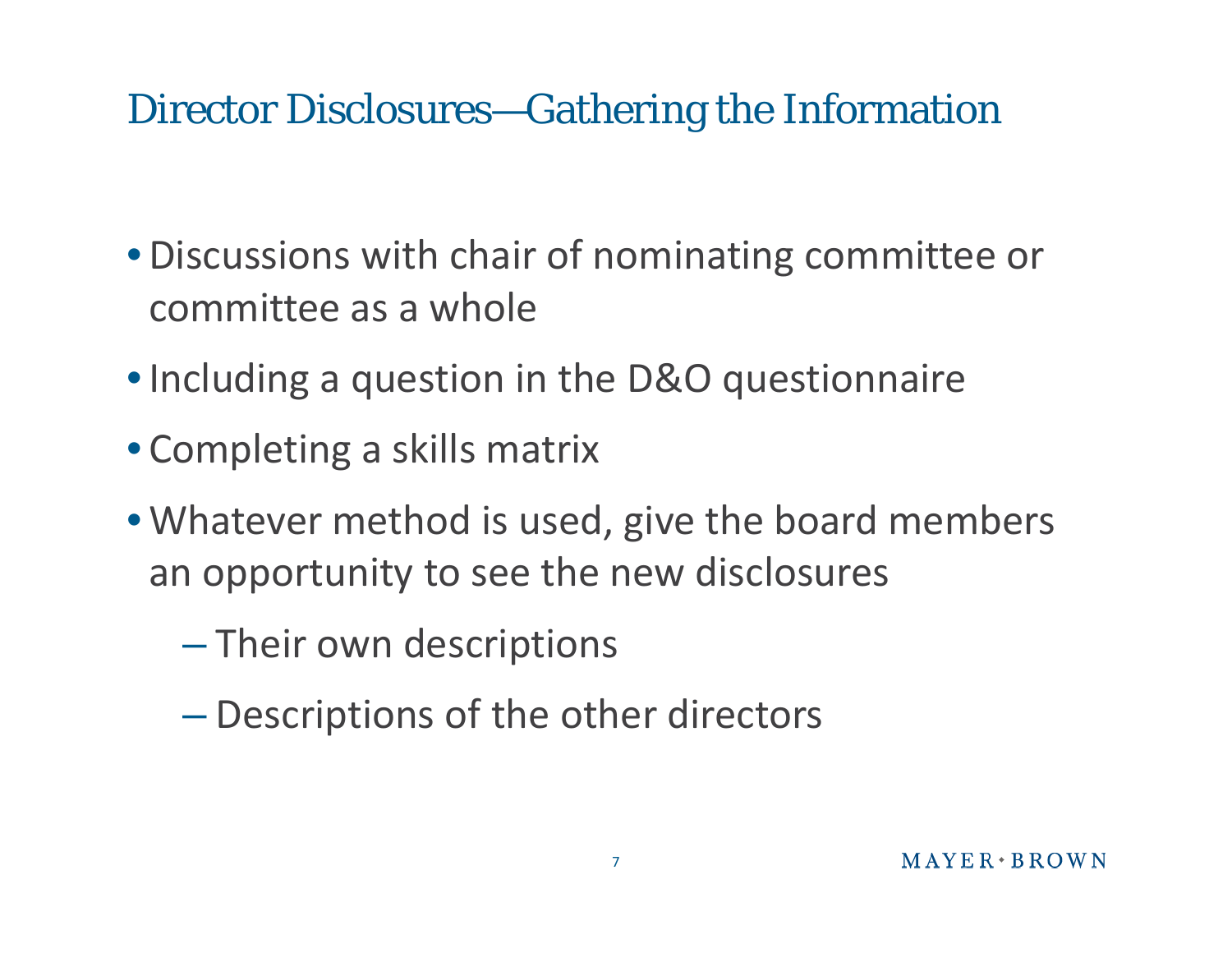#### Director Qualifications—Board or Committee Action

- The new disclosure requirement asks what led to the conclusion that each director or nominee should serve as a director
- There should be some Board or committee action relating to this requirement
	- Agenda item
	- Resolution
- While companies presumably were already considering specific qualifications in the nominating process, it would be helpful to have a written record to back up the disclosure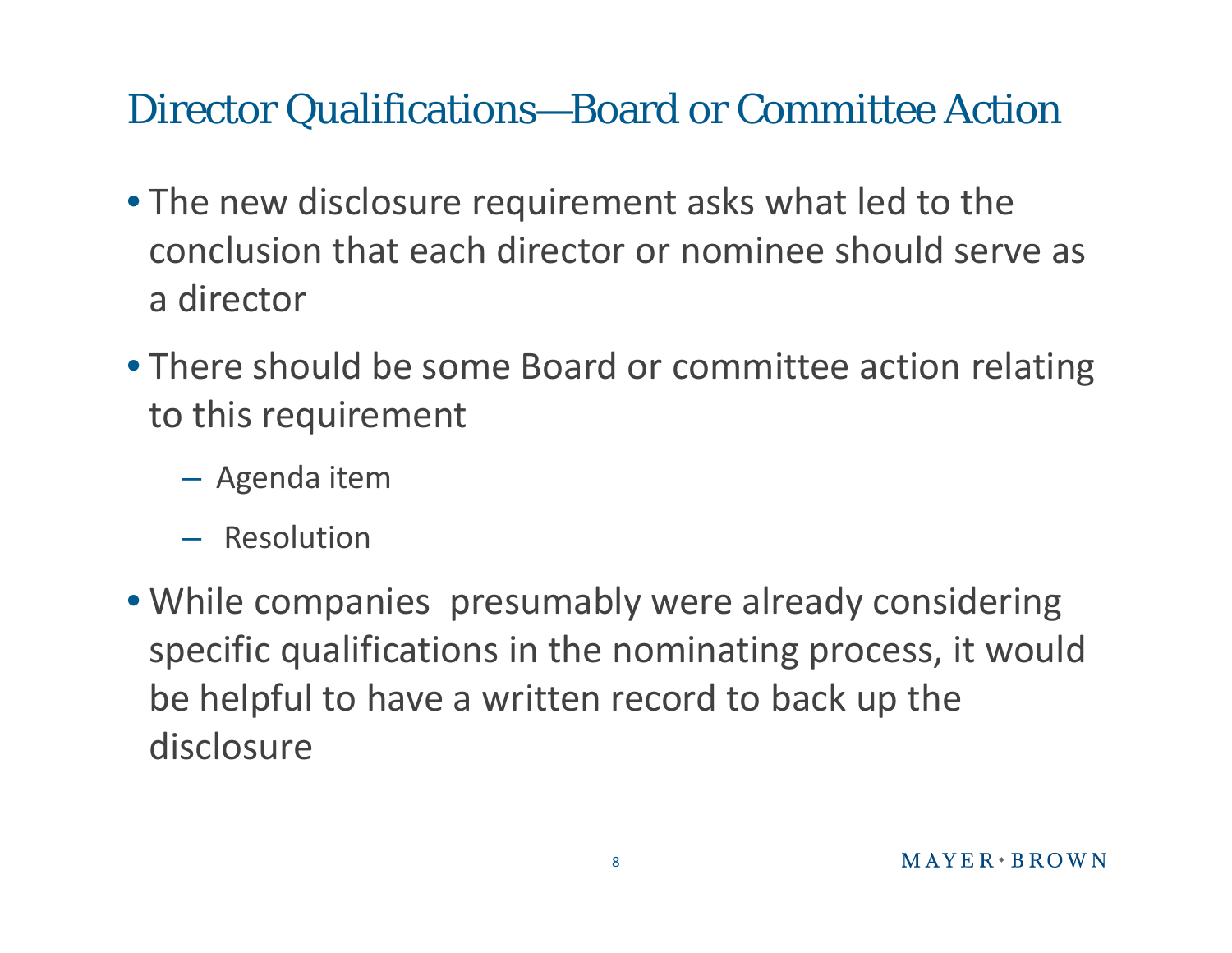## Director Qualifications-precedent

- Proxy contest proxy statements may serve as a source for precedent
- Covidien filed a proxy statement in January with descriptions of specific qualifications following each biography, such as:
	- With his years of managerial experience, both at Eaton and at General Electric, Mr. Arnold brings to the Board of Directors demonstrated management ability at senior levels. His position as Chief Operating Officer of the Eaton Industrial sector gives Mr. Arnold critical insights into the operational requirements of a large company. In addition, in previously serving on the Audit Committee of another public company, Mr. Arnold gained valuable experience dealing with accounting principles and financial reporting rules and regulations, evaluating financial results and generally overseeing the financial reporting process of a large corporation.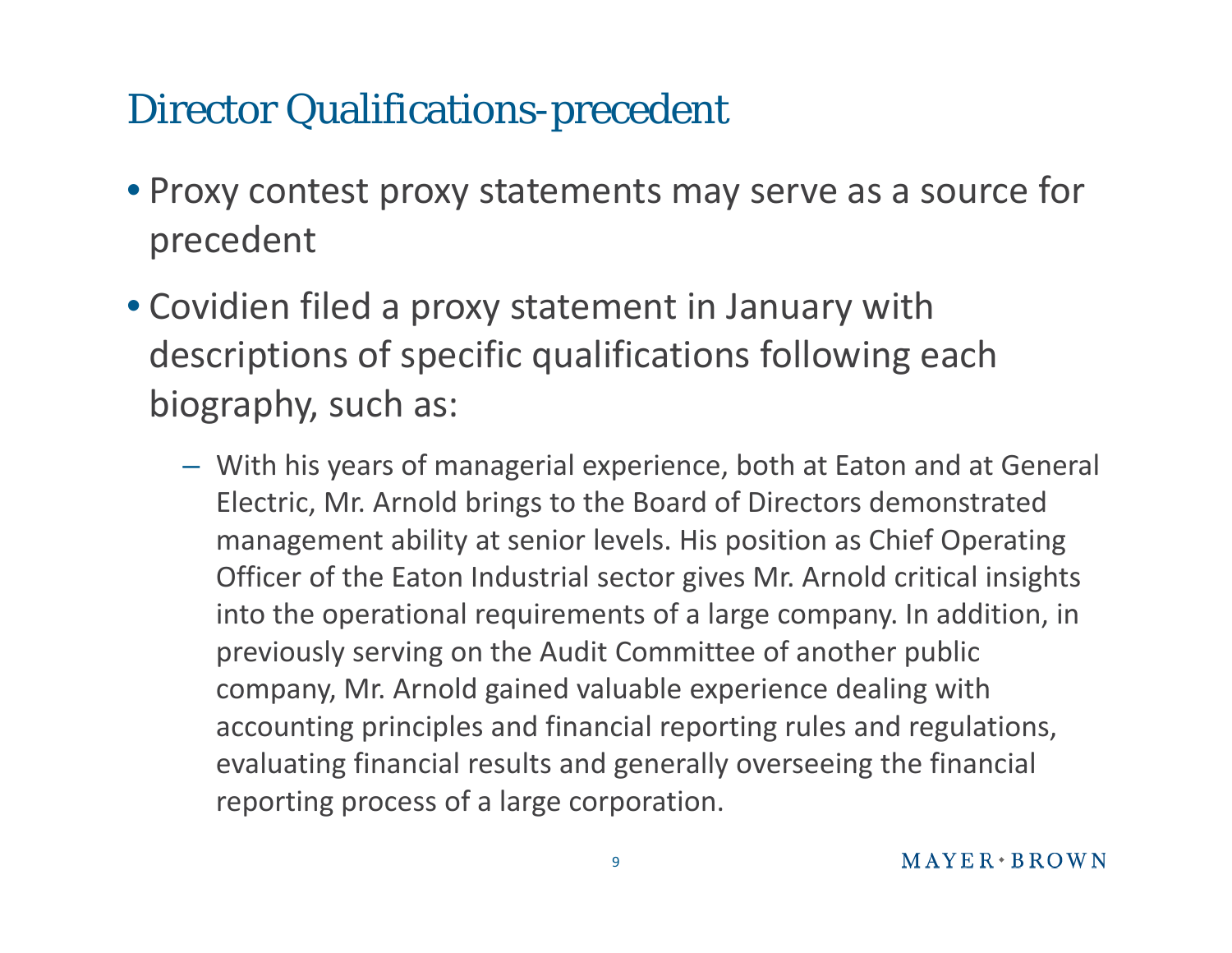## Board Diversity

- Disclose whether and, if so, how <sup>a</sup> nominating committee or the board considers diversity in identifying nominees for director
- $\bullet$  If either the nominating committee or the board has a board diversity policy, disclose
	- how this policy is implemented
	- how the nominating committee or the board assesses the effectiveness of its policy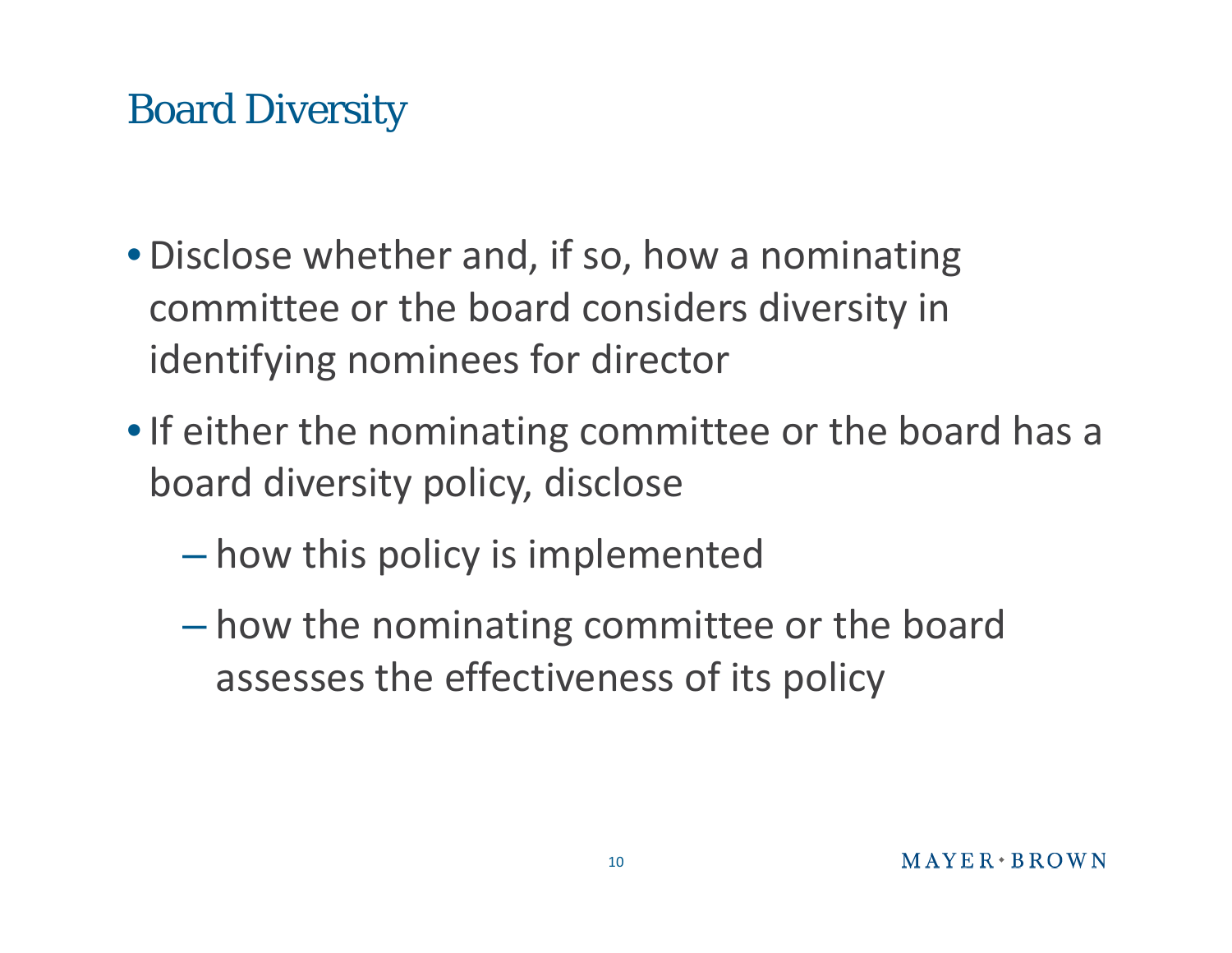## Board Diversity (Cont'd)

- Rule does not define diversity
- Adopting Release expressly recognizes:
	- **Hart Community**  "companies may define diversity in various ways, reflecting different perspectives " and that "some companies may conceptualize diversity expansively to include differences of viewpoint, professional experience, education, skill and other individual qualities and attributes that contribute to board heterogeneity, while others may focus on diversity concepts such as race, gender and national origin."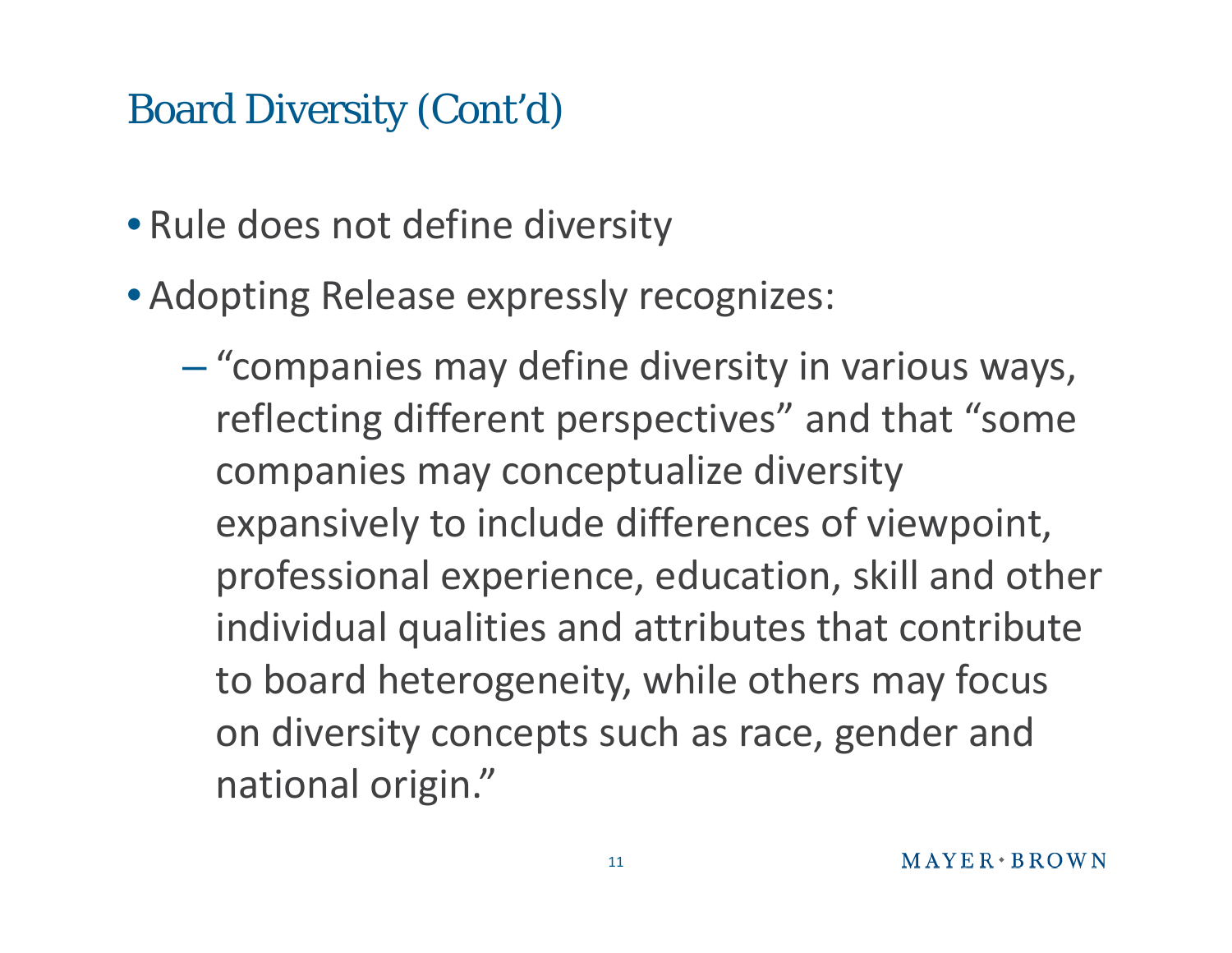## Board Diversity (Cont'd)

- Some companies may have a free standing board diversity policy
- Many companies address the diversity of skills and backgrounds sought for board members in their corporate governance guidelines
	- Consider whether this constitutes a board diversity policy
	- To the extent it does, additional disclosures are required
- Some companies may adopt a formal board diversity policy or amend their corporate governance guidelines before their proxy statements are distributed this year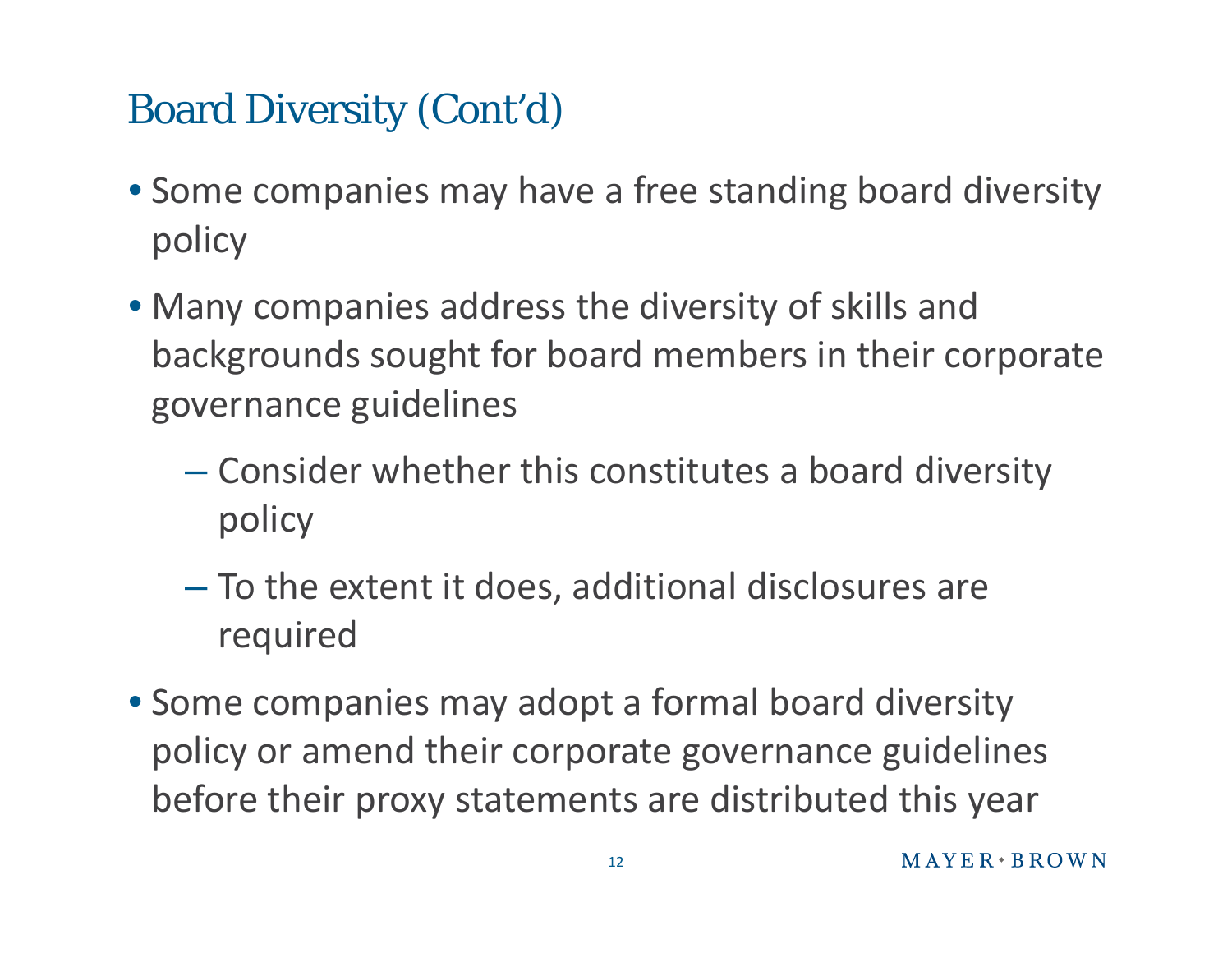## Board Diversity (Cont'd)

- Some companies may disclose that they have no formal diversity policy, with a description of attributes generally considered that relate to diversity
- Emp hasize t hat all directors represent all shareholders, even in the context of diversity
- Board diversity disclosure was not in the original proposal so advise board or nominating committee that this new disclosure is coming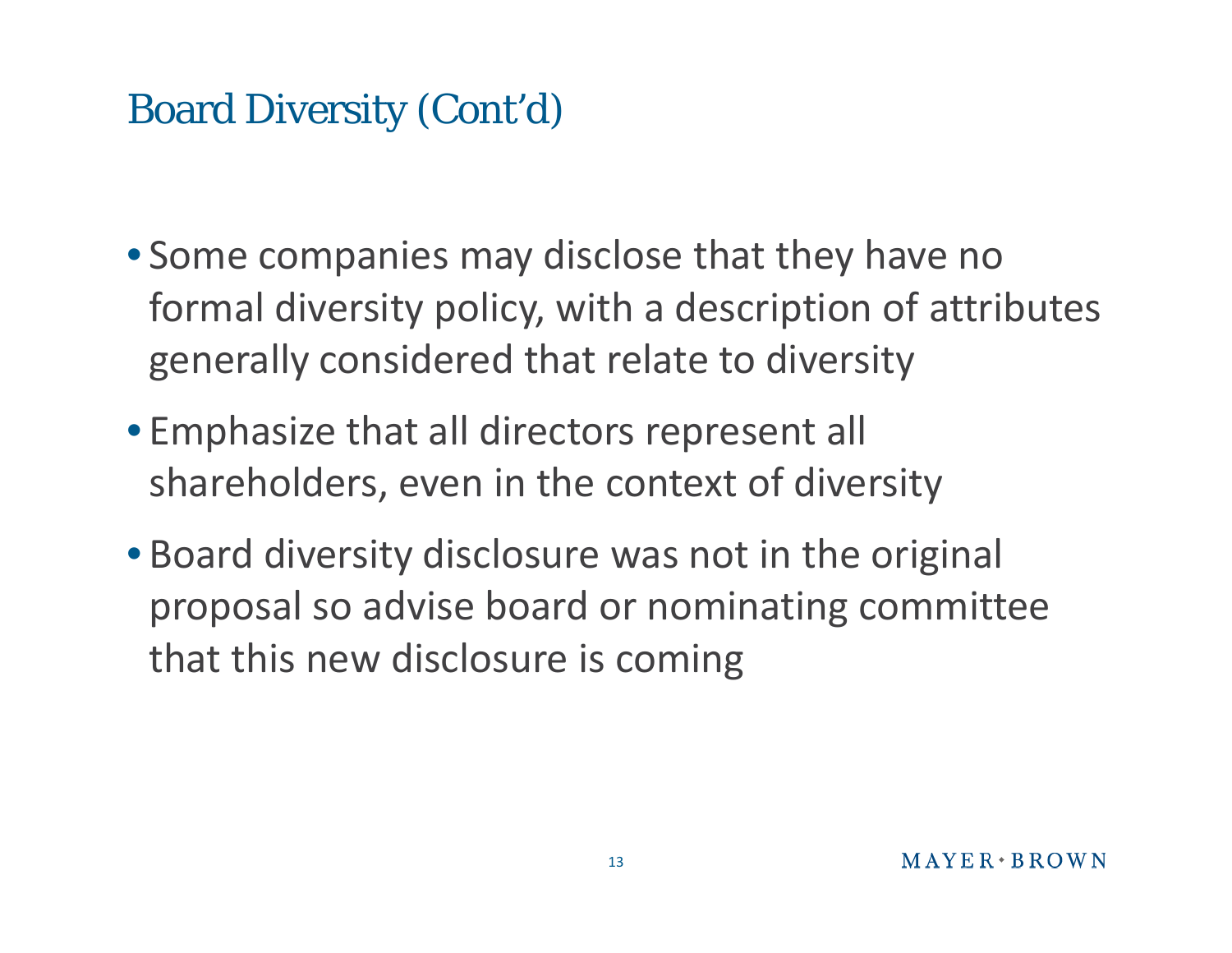## Additional Board and Executive Officer Disclosures

- Disclosure public company directorships held by directors over the past 5 years (not just current directorships) need to be disclosed, even if not currently held
	- Be sure to address this in the D&O questionnaire
	- Useful to collect information regarding dates of service and committee memberships
- Time period for involvement in legal proceedings expanded to 10 years (from 5 years)
	- Be sure to address this in the D&O questionnaire
	- $-$  This requirement applies to executive officers as well as directors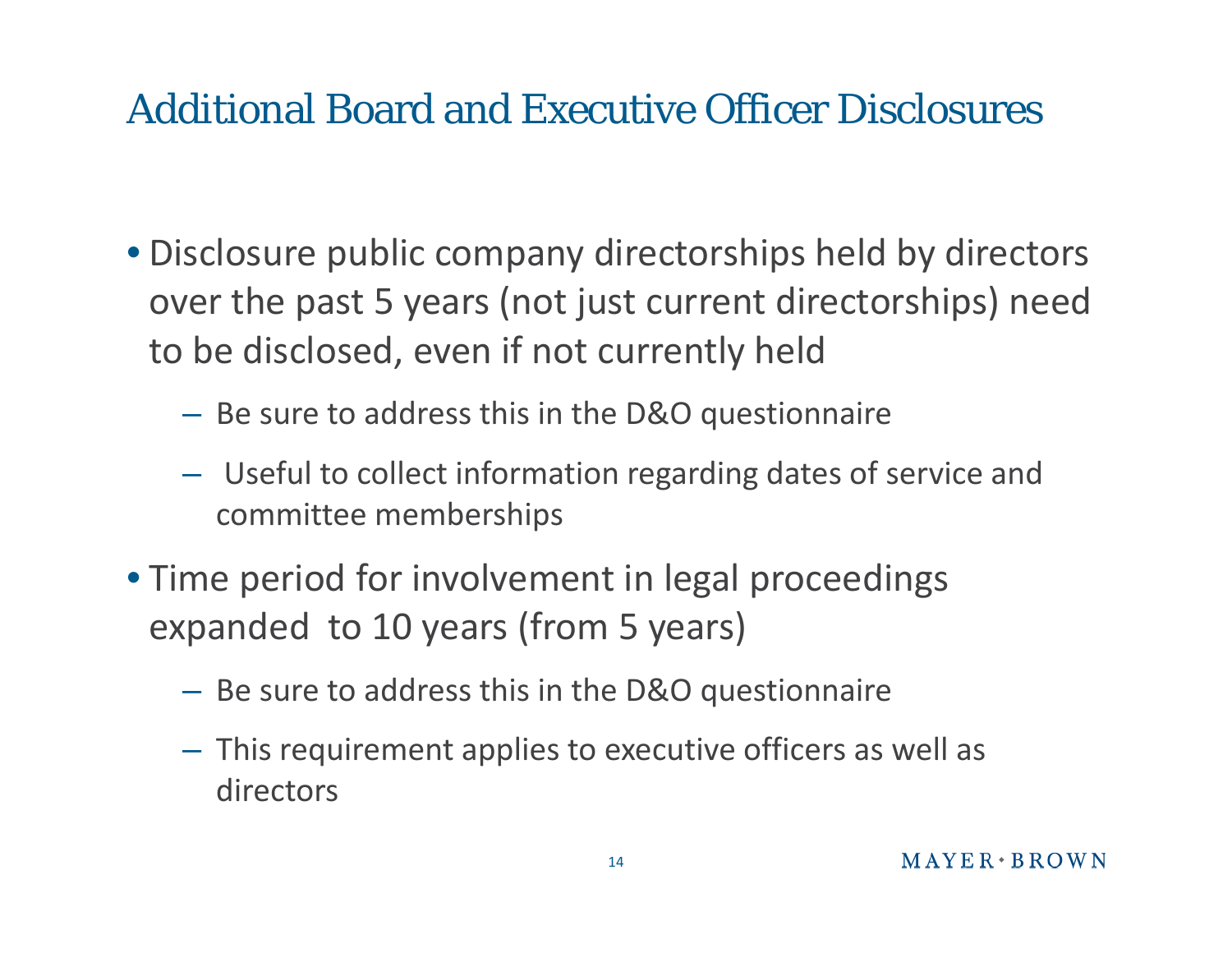## Expanded Legal Proceedings

- Any federal or state judicial or administrative order, judgment, decree or finding not subsequently reversed, suspended or vacated, that results from involvement in mail or wire fraud or fraud in connection with any business entity
- Any federal or state judicial or administrative order, judgment, decree or finding not subsequently reversed, suspended or vacated, based on violations of federal or state securities or commodities law or regulation, or any law or regulation respecting financial institutions or insurance companies
- Any disciplinary sanctions or orders imposed by a stock, commodities or derivatives exchange or a sel f ‐regulatory organization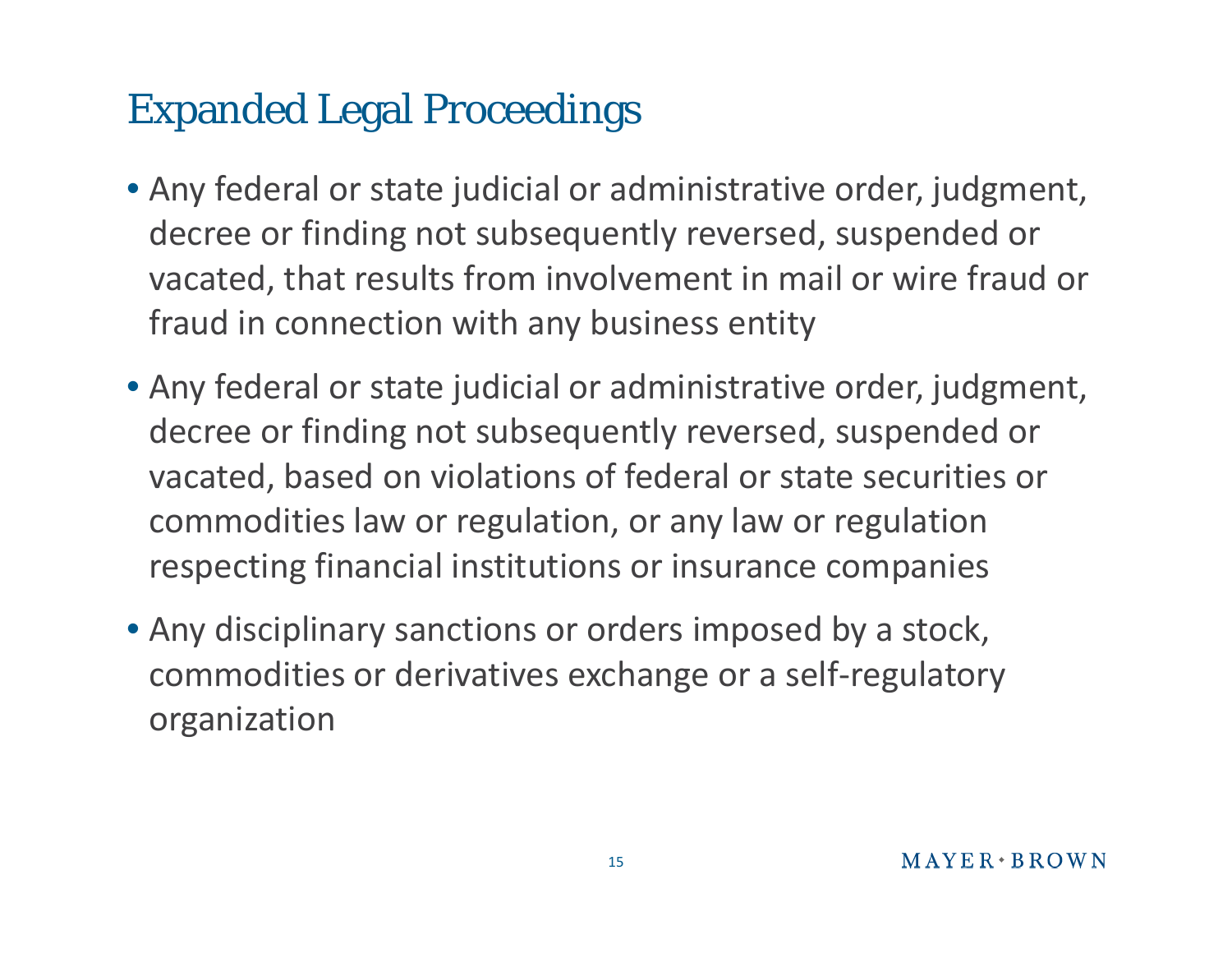## Expanded Legal Proceedings (Cont'd)

- Disclosure is not required in response to wire or business entity fraud or securities, commodities, financial institution or insurance law or regulation with respect to any settlement of civil proceedings among private litigants
- None of these proceedings need be disclosed if they are not material to an evaluation of the ability or integrity of a director, nominee or executive officer
	- $-$  This is consistent with the current requirements for disclosure of legal proceedings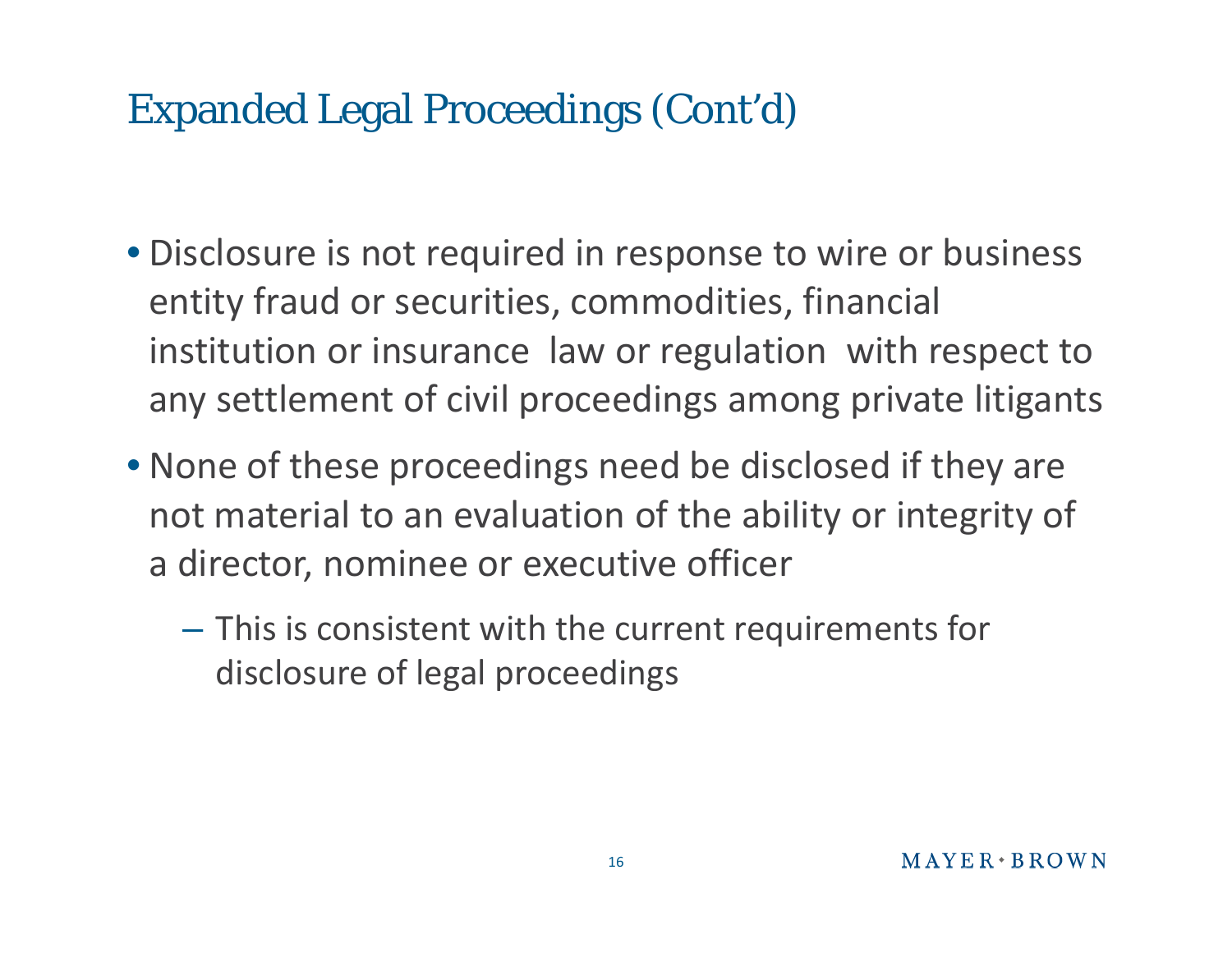## Leadership Structure of the Board

• New Reg S-K Item 407(h)

#### • Briefly describe the leadership structure of the board

- This relates to leadership structure of the board itself, not management leadership structure
- Includes whether same person serves as both CEO (principal executive officer) and chair of board
	- In case of registered investment company, includes whether the chair of board is an "interested person"
	- In either of the foregoing cases, disclose whether the company has a lead independent director, and what specific role that lead independent director plays in the leadership of the board
- Indicate why the company has determined that its leadership structure is appropriate given the specific characteristics or circumstances of the company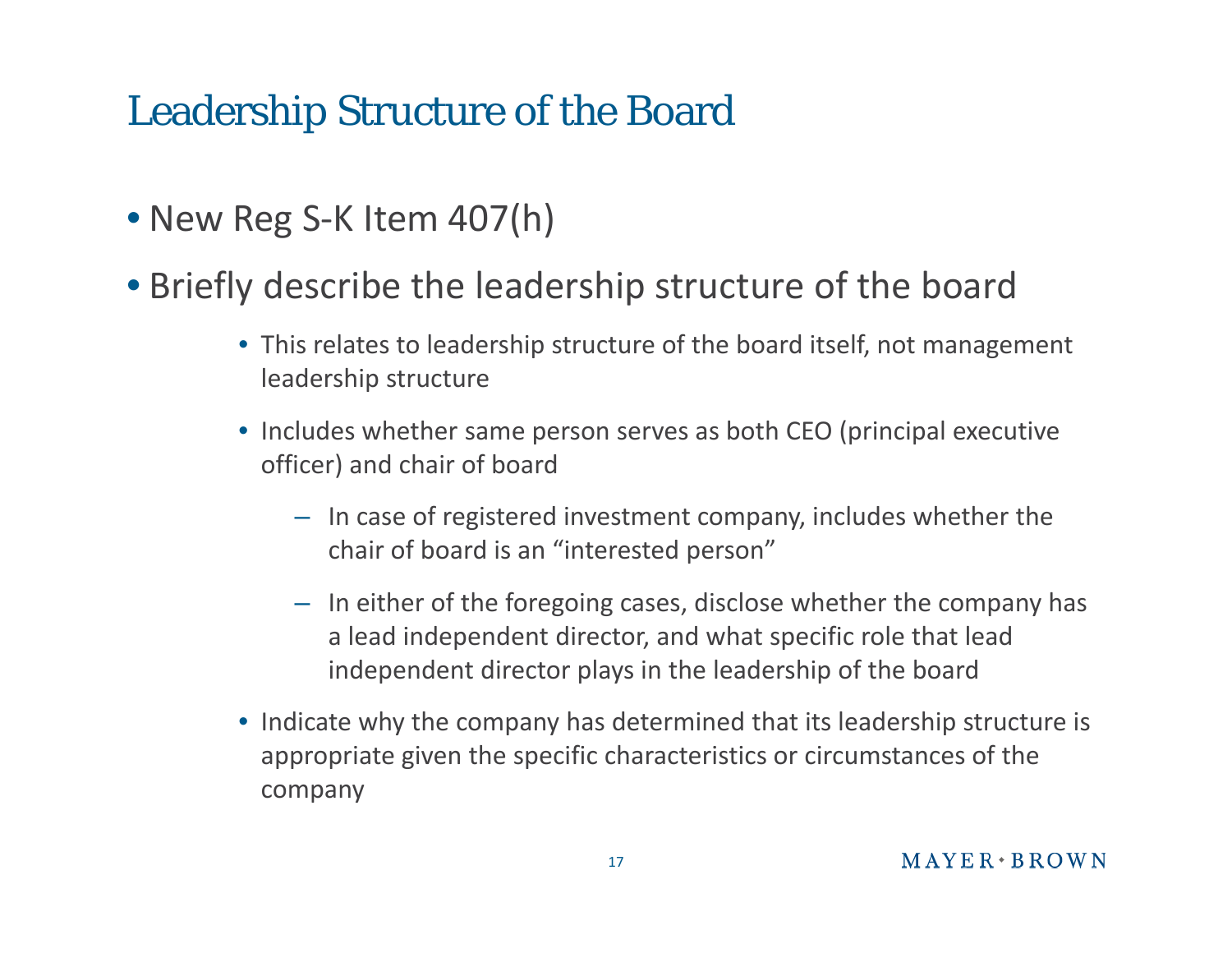## Board's Role in Risk Oversight

- Disclose the extent of the board's role in the risk oversight of the company.
	- $-$  Risk "oversight" as distinct from risk "management"
	- $-$  This includes:
		- How the board administers its oversight function. E.g.:
			- Through the whole board
			- Through the audit committee or a separate risk committee
			- May wish to address whether the individuals who supervise the day‐to‐day risk management responsibilities report directly to the whole board or to a board committee, or how the board or committee otherwise receives information from such individuals
		- The effect that this has on the board's leadership structure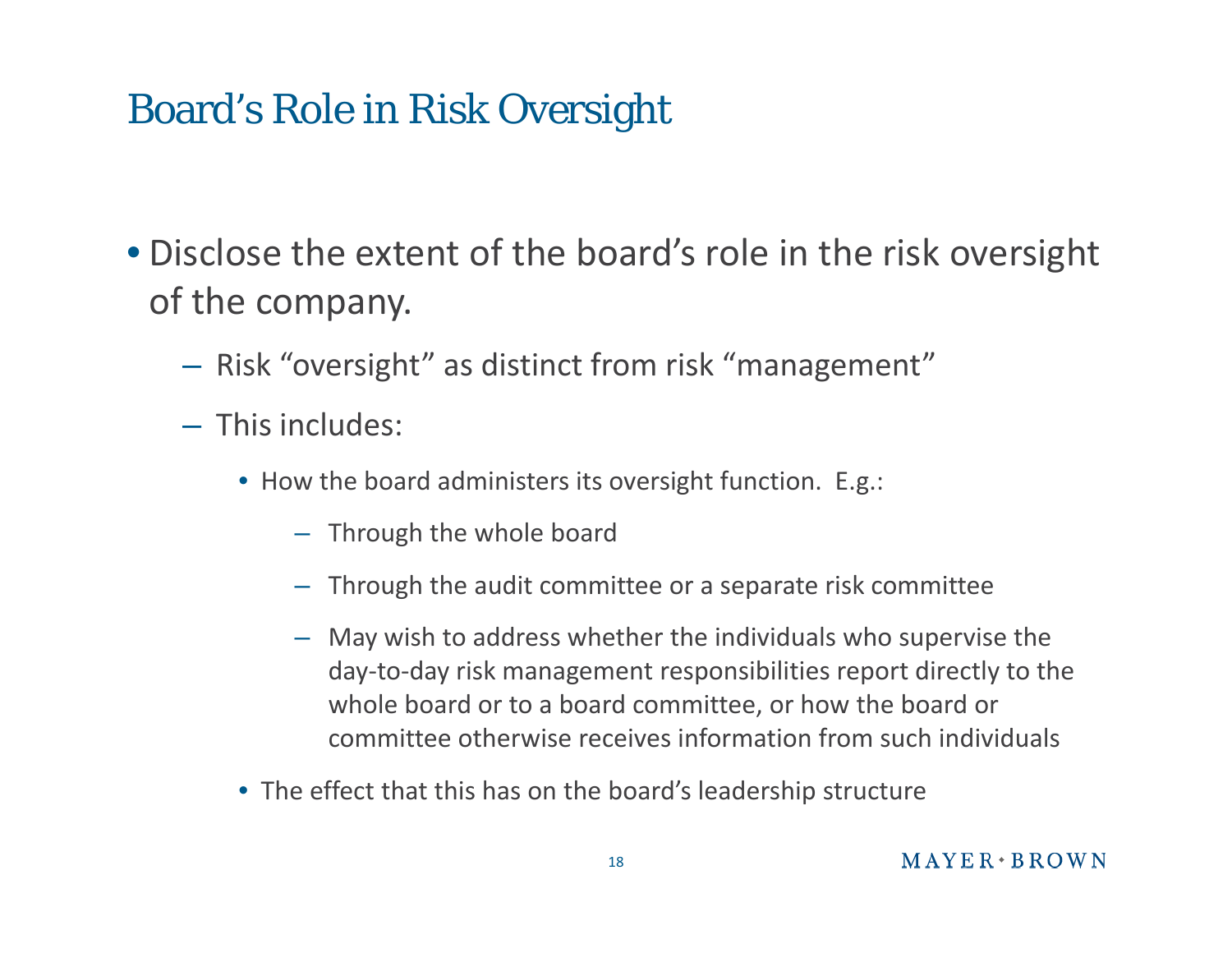## Board's Role in Risk Oversight

- Categories of risk cited in release
	- Operating companies:
		- Credit risk
		- Liquidity risk
		- Operational risk
	- Funds:
		- Investment risk
		- Compliance
		- Valuation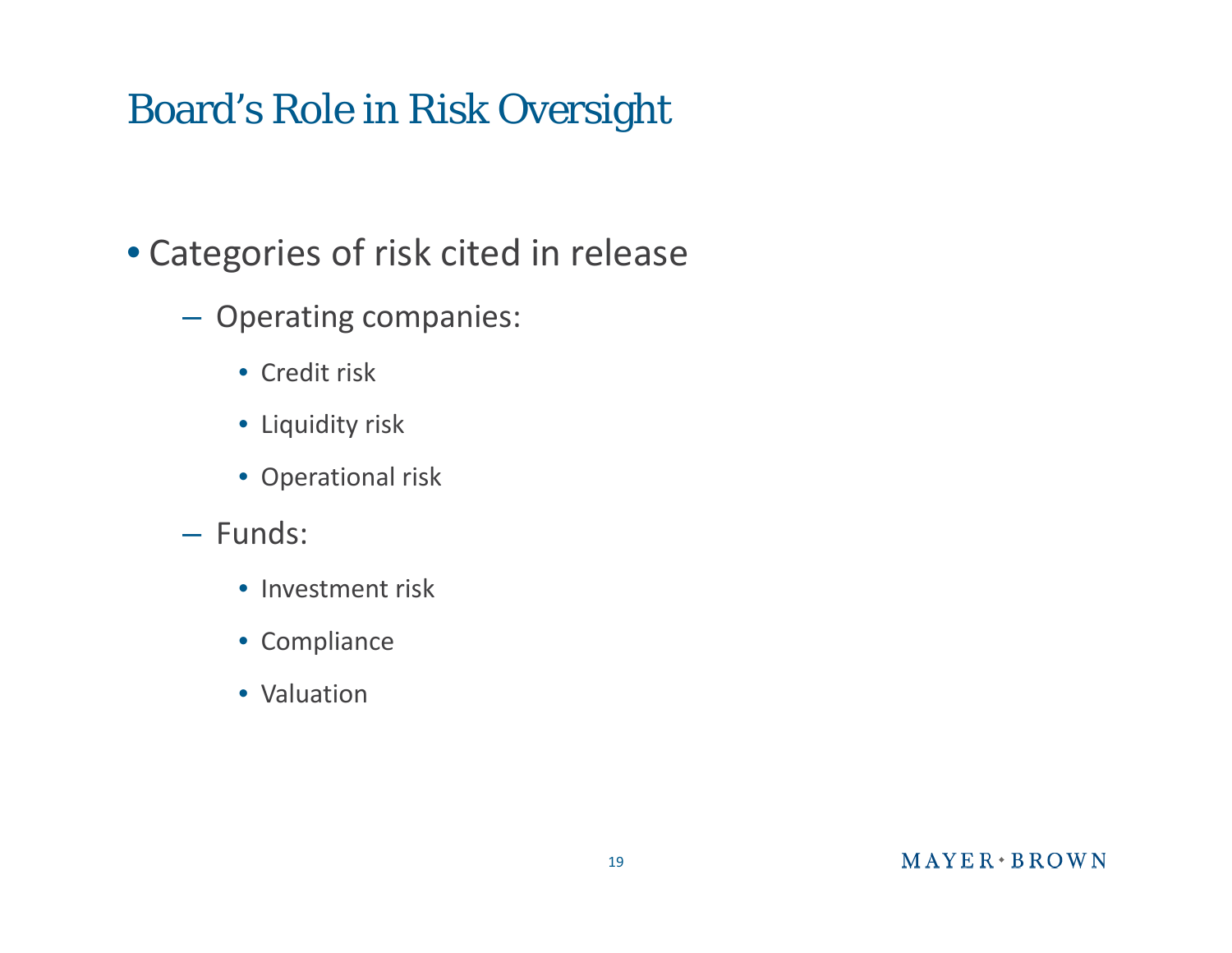- New Reg S-K Item 402(s)
- Narrative disclosure of the company's compensation policies and practices as they relate to the company's risk management
	- <u>To the extent</u> that risks arising from the company's compensation policies and practices for its employees are reasonably likely to have a material adverse effect on the company, discuss the company's policies and practices of compensating its employees, including non ‐executive officers, as they relate to risk management practices and risk ‐taking incentives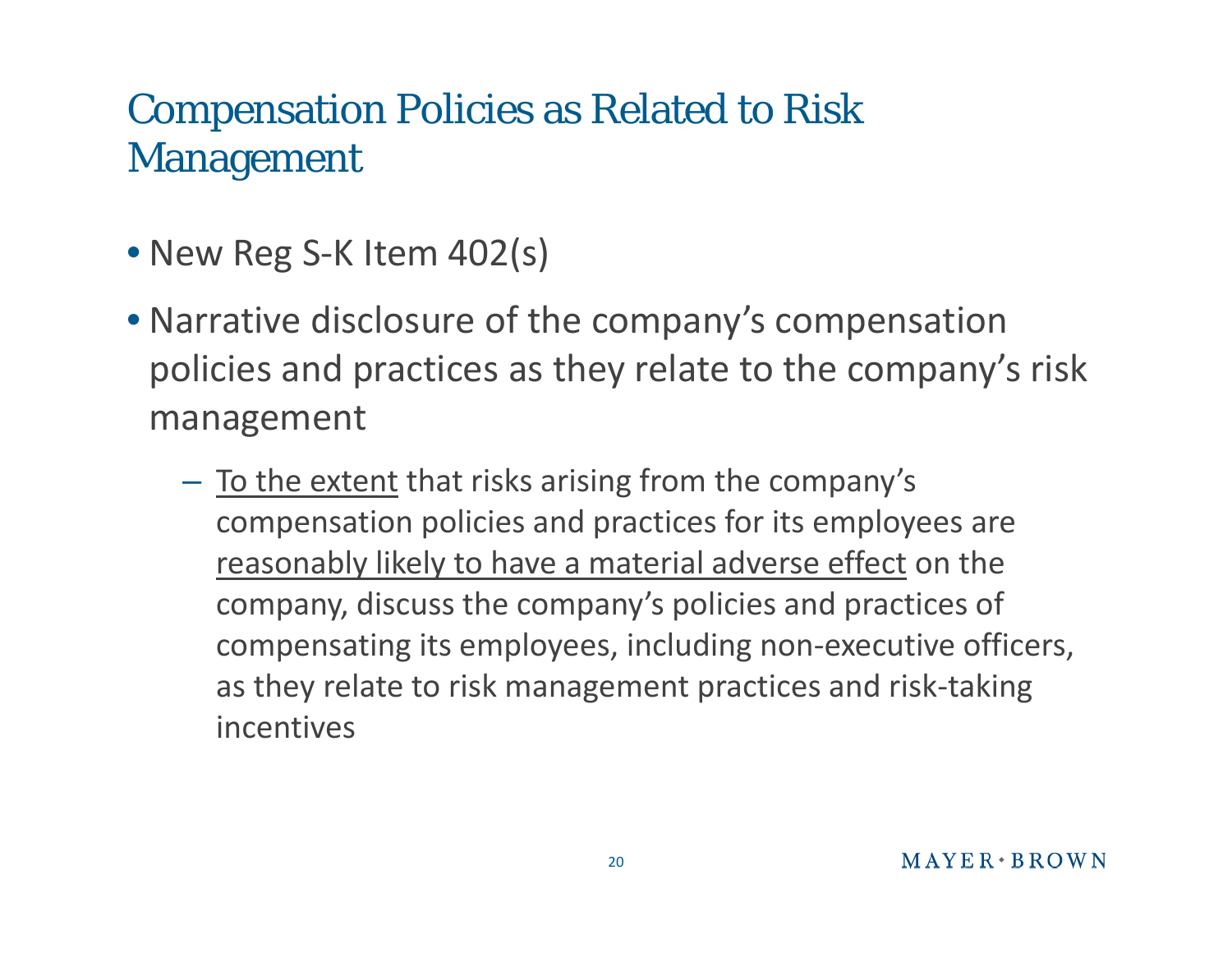• Motivated by sense that compensation structures within financial institutions may have rewarded short ‐term profit, without regard to longer ‐term risks to institution, in a manner which may have played a significant contributory role in creating 2008 systemic credit crisis

Why not a problem in the past?

• Covers all employees, not just executive officers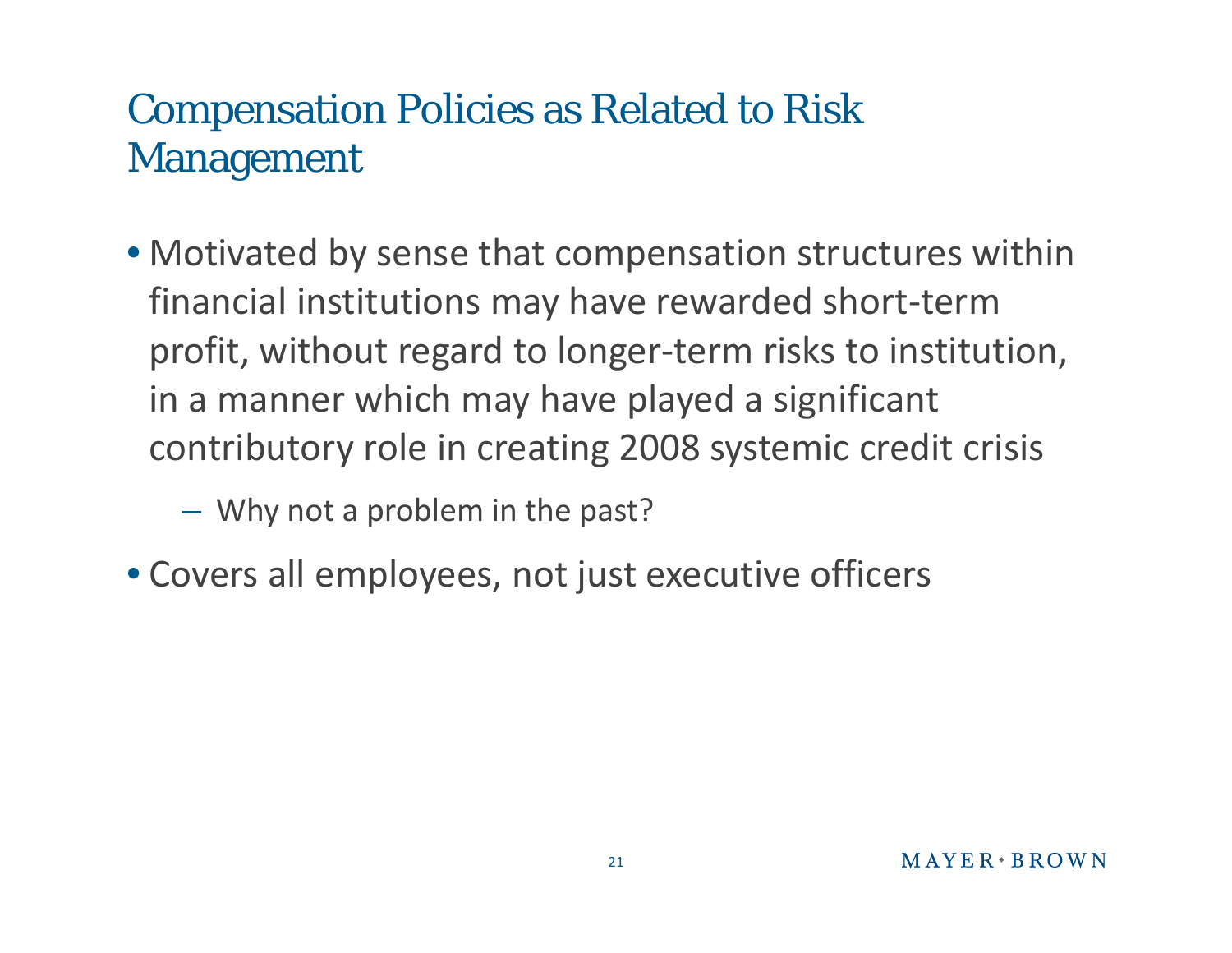- $-$  Disclosure requirement only triggered at threshold of "reasonably likely" to cause MAE
	- Is same disclosure threshold as for MD&A disclosure requirement regarding known trends and uncertainties that are material to the business
		- Lower than "more likely than not"
		- Higher than FAS 5 disclosure trigger threshold of "reasonably possible," which covers everything above the level of "remote"
	- Triggers off of material "adverse" effect, not just any material effect
	- Offsetting or compensating steps or controls designed to limit risks of certain compensation arrangement can be considered in this regard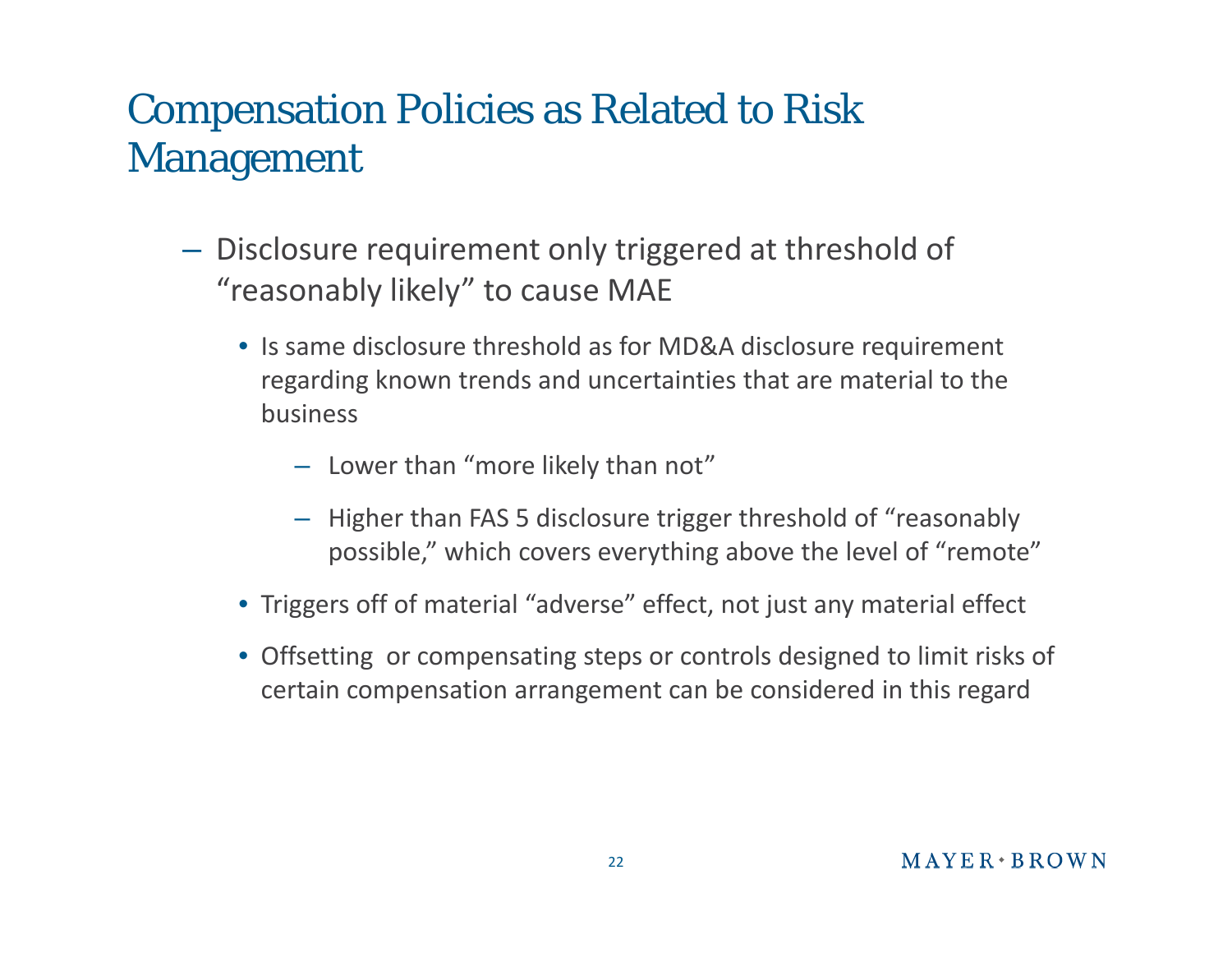- $-$  Is not part of CD&A
	- Rules do not specify where the disclosure must appear, but staff recommends it be presented with the company's other Item 402 (executive compensation) disclosure
- **Holland** and the con- $-$  If company concludes no disclosure in this regard is required under Item 402(s), no affirmative statement is required to the effect that the company has determined that risks arising from its compensation policies and practices are not reasonably likely to have an MAE
- $-$  Even if no Item 402(s) disclosure triggered, to the extent that risk considerations are a material aspect of the company's compensation policies or decisions for NEOs, the company is required to discuss them as part of its CD&A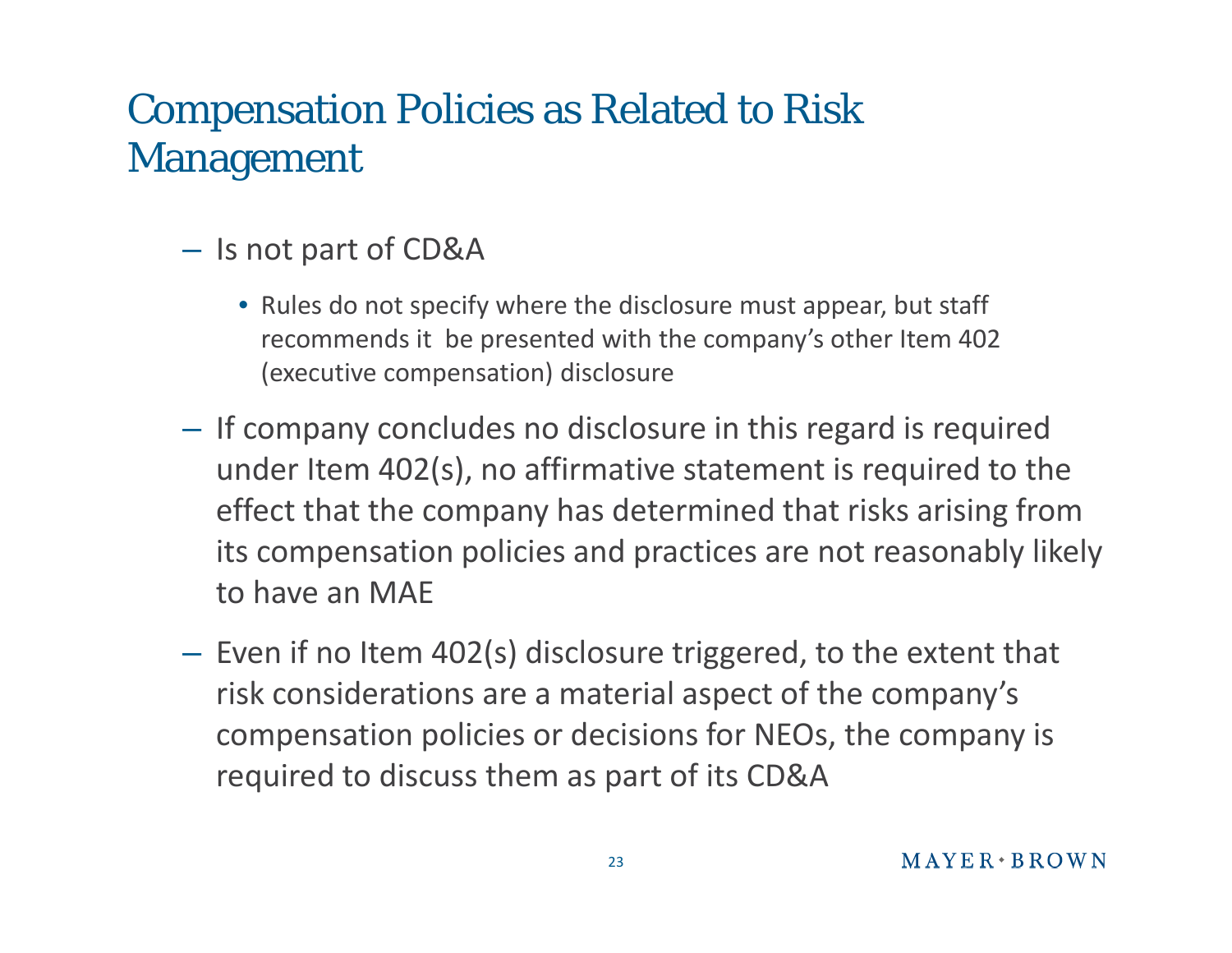- Release provides nonexclusive list of situations where compensation programs may have the potential to raise material risks. Includes compensation policies and practices:
	- At a business unit that carries a significant portion of the company's risk profile
	- At a business unit with compensation structured significantly differently than other units
	- At a business unit that is significantly more profitable than other units
	- At a business unit where compensation expense is a significant percentage of the unit's revenues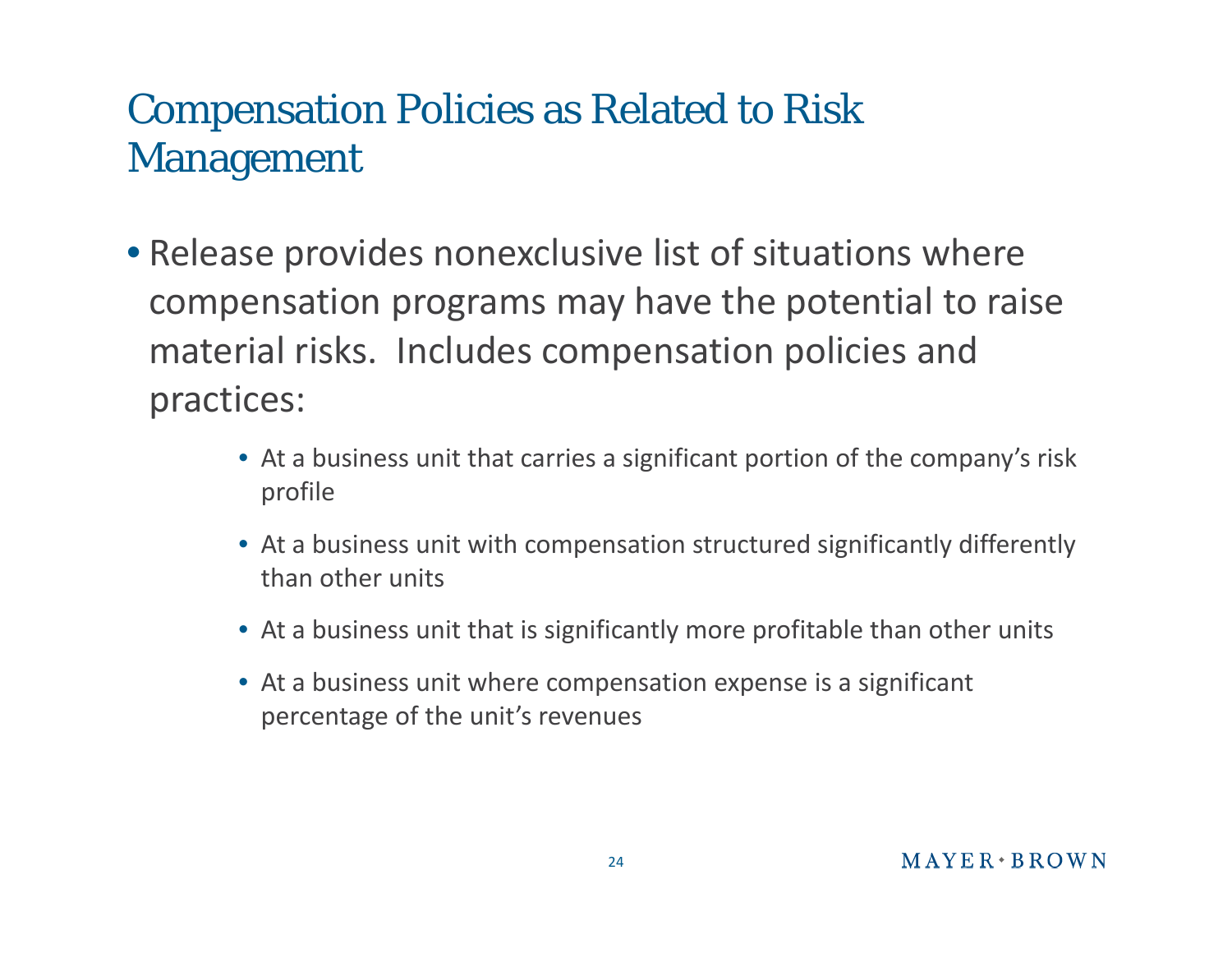- That vary significantly from the overall risk and reward structure of the company
	- Such as when bonuses are awarded upon accomplishment of a task, while the income and risk to the company from the task extend over a significantly longer period of time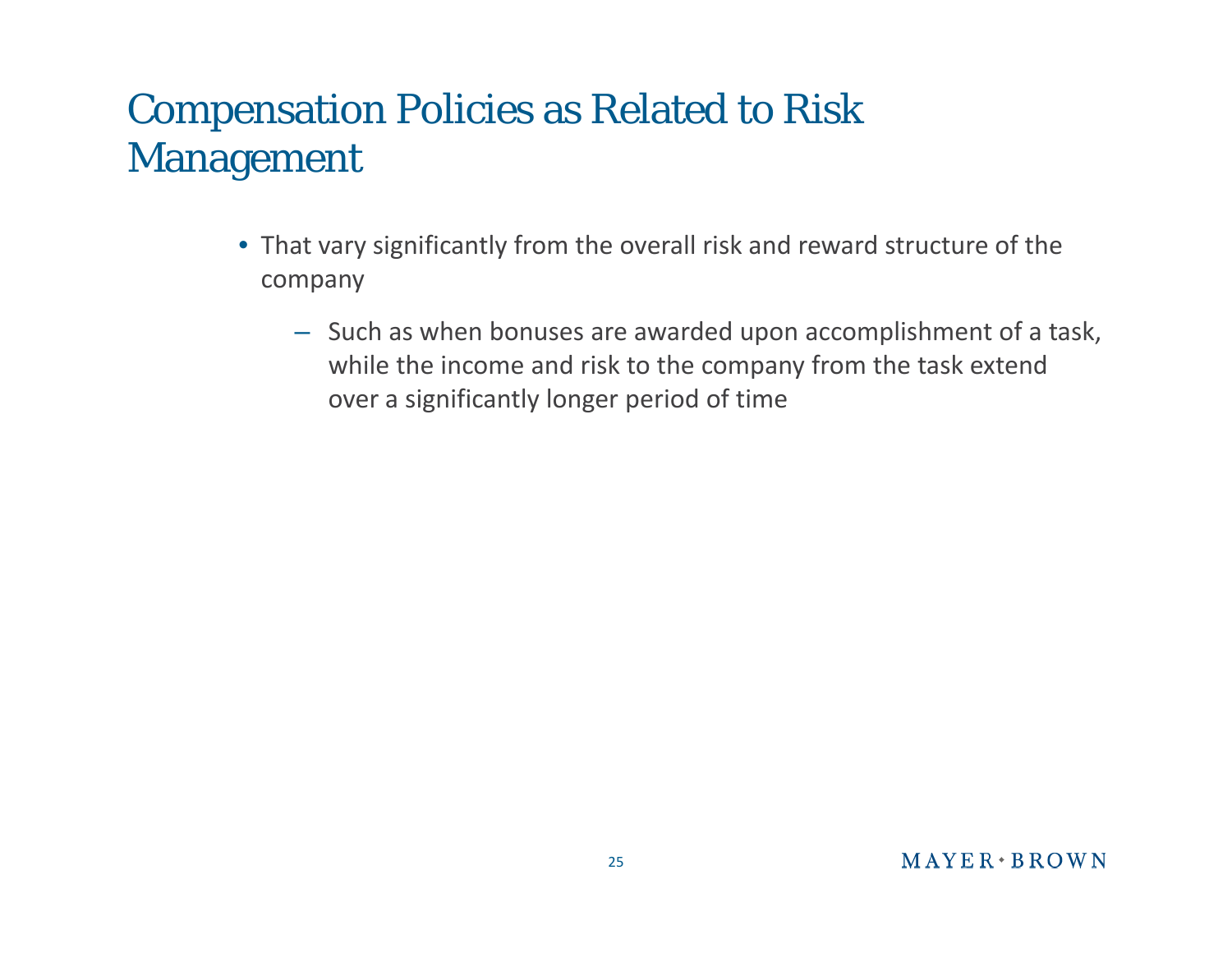- If disclosure in this regard is required, examples of the issues which companies may need to address include:
	- The general design philosophy of the company's compensation policies and practices for employees whose behavior would be most affected by the incentives established by the policies and practices, as such policies and practices relate to or affect risk taking by those employees on behalf of the company, and the manner of their implementation
	- The company's risk assessment or incentive considerations, if any, in structuring its compensation policies and practices or in awarding and paying compensation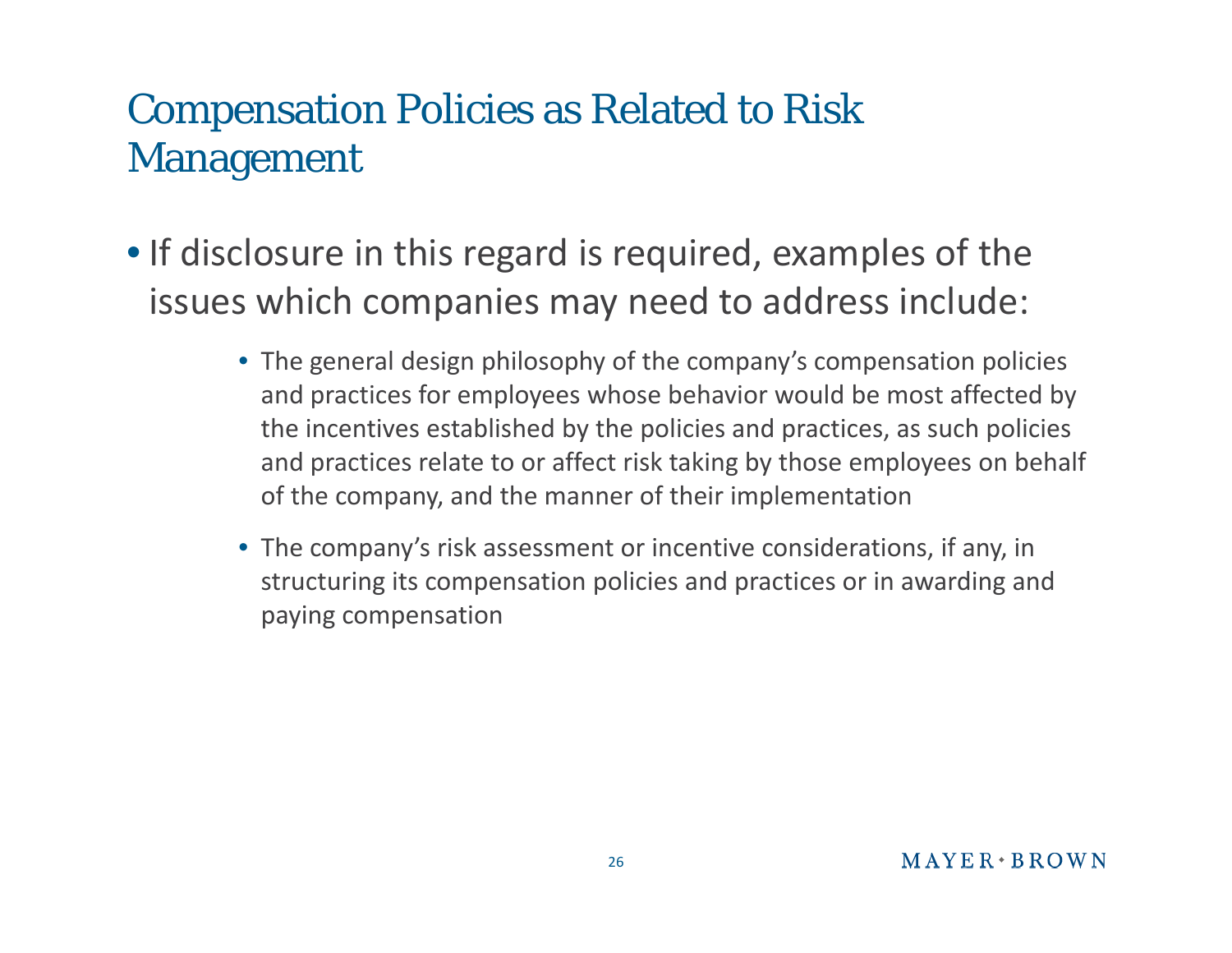- How the company's compensation policies and practices relate to the realization of risks resulting from the actions of employees in both the short term and the long term
	- Such as through policies requiring clawbacks or imposing holding periods
- The company's policies regarding adjustments to its compensation policies and practices to address changes in its risk profile
- Material adjustments the company has in fact made to its compensation policies and practices as a result of changes in its risk profile
- The extent to which the company monitors its compensation policies and practices to determine whether its risk management objectives are being met with respect to incentivizing employees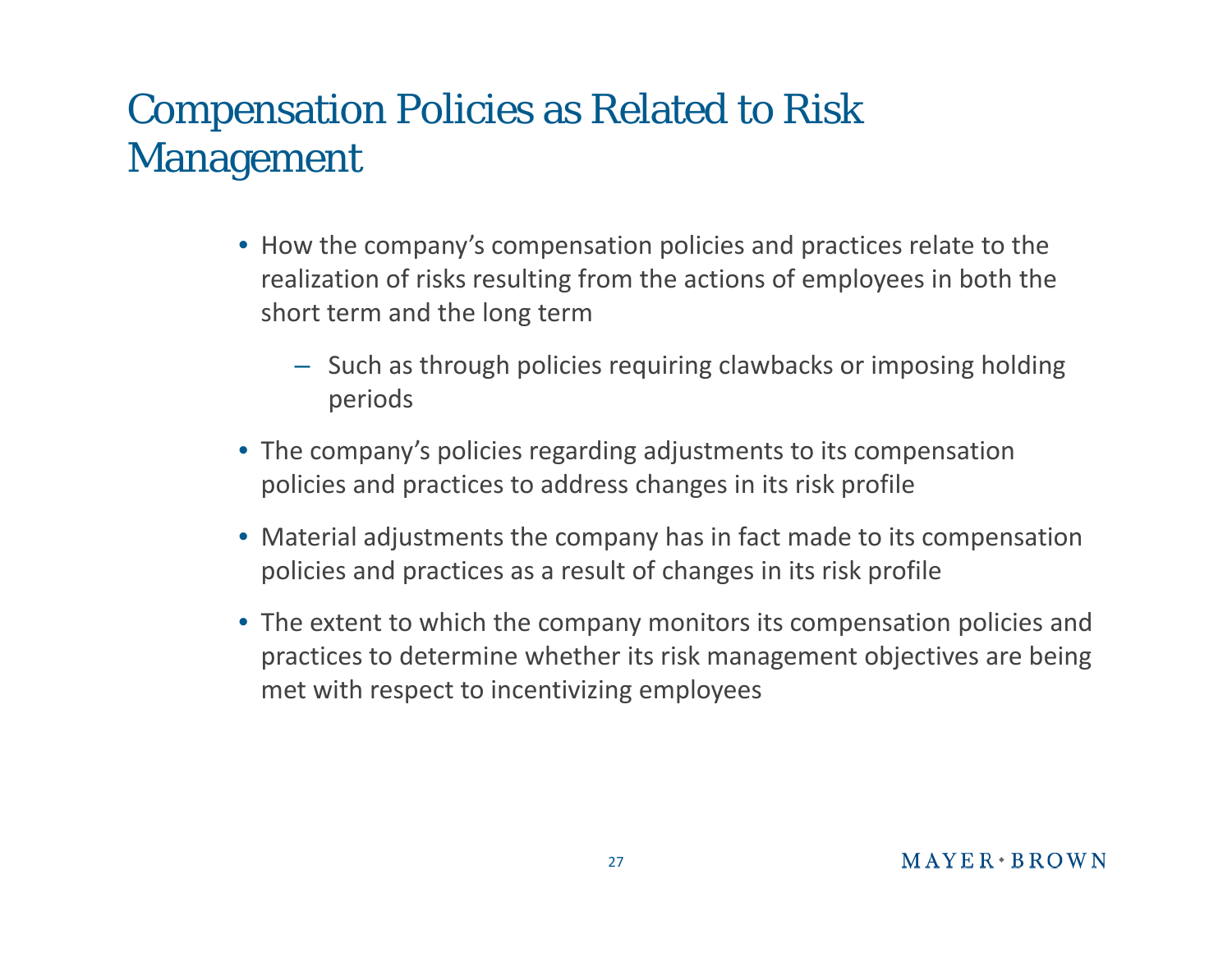## Changes to the Summary Compensation Table/Director Compensation Table

- Stock and option awards will now be reported based on the grant date fair value
	- Grant date fair value is to be calculated in accordance with ASC Topic 718 (formerl y FAS 123R) rather than the dollar amount ex pensed during the year for financial statement reporting purposes
	- Performance ‐based awards are to be calculated based on their probable outcome in accordance with ASC Topic 718, with a footnote added to the table disclosing the award's potential maximum value, assuming the highest level of performance conditions will be achieved if a lesser amount was included in the table
	- As before, the new calculations must exclude the effect of estimated forfeitures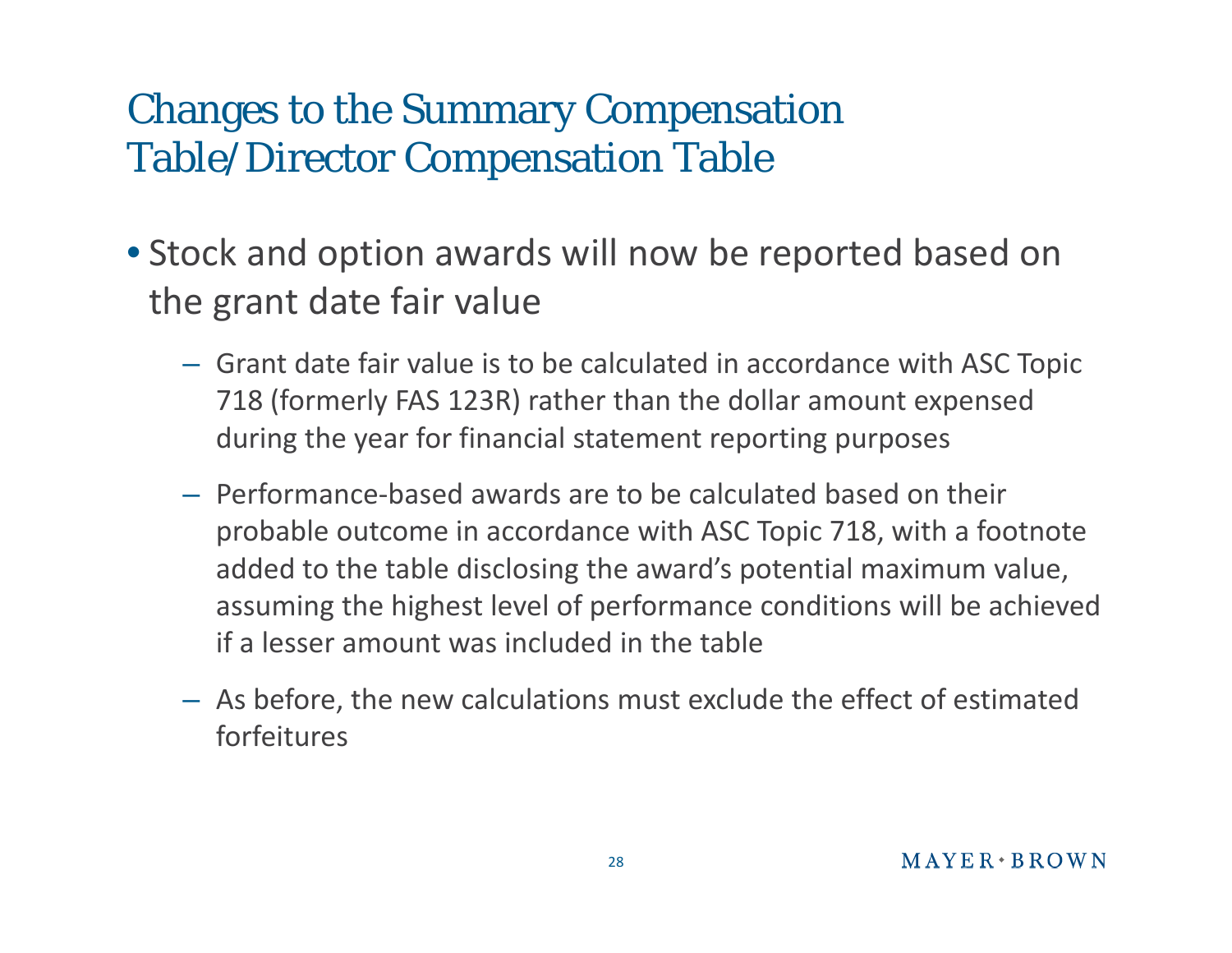## Changes to the Summary Compensation Table/Director Compensation Table (cont.)

- Reverses surprise SEC rulemaking from December of 2006
- Equity awards to be reported are those granted during a year, rather than those granted to award performance for a year (no matter when granted)
	- $-$  If this method of presentation doesn't present a fair understandin g of the com pensation disclosures, SEC suggests consideration of inclusion of supplemental tabular disclosure with respect to the equity grants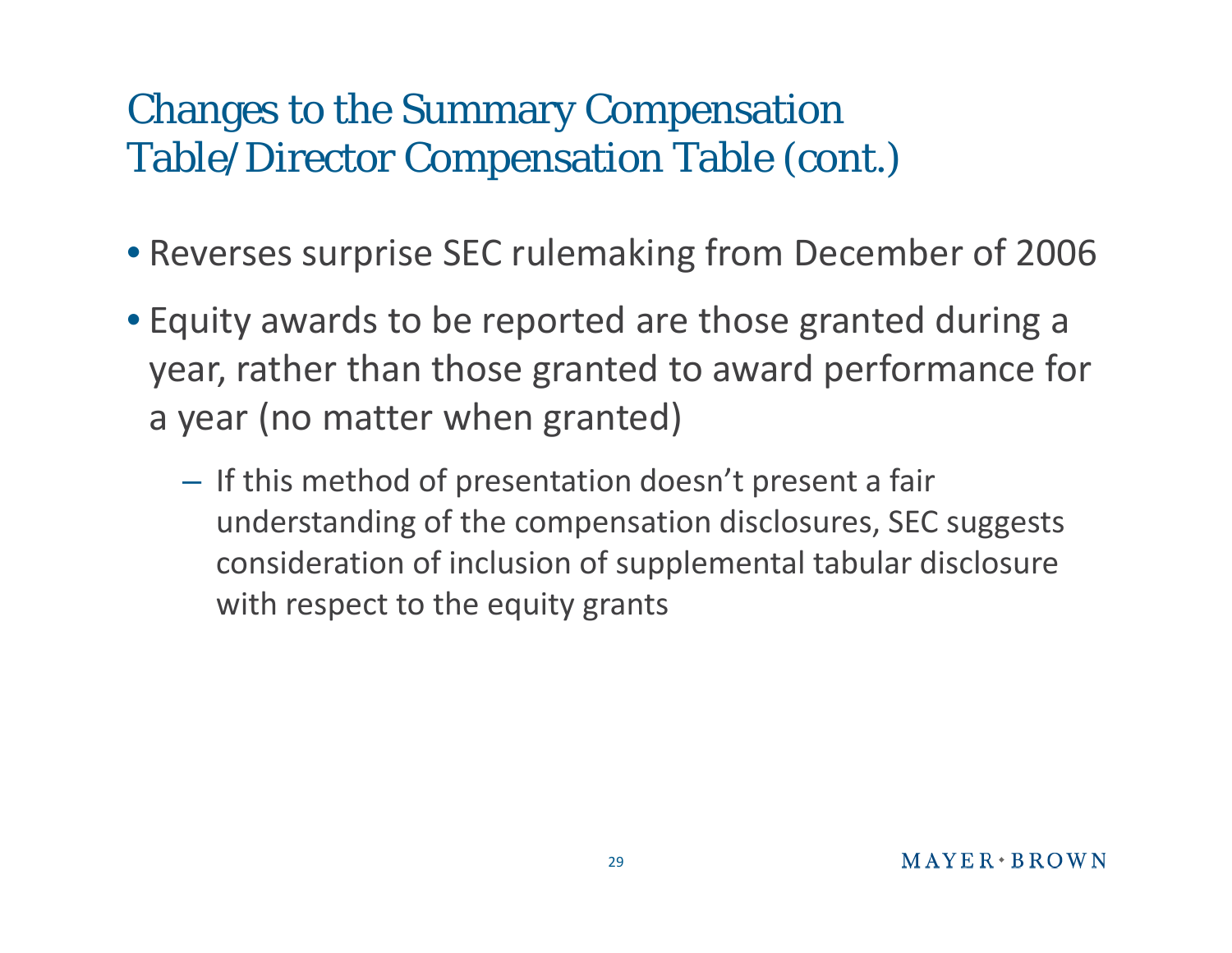## Changes to the Summary Compensation Table/Director Compensation Table (cont.)

- The dollar amounts for all years presented will need to be recalculated to provide a consistent manner of presentation although it doesn't require a redetermination of who the named executive officers are for a specific year
- If an equity award is granted in a year and then forfeited during the same year because the executive officer leaves the company, the full grant date fair value must be included for purposes of determining the person's total compensation for that year and identifying named executive officers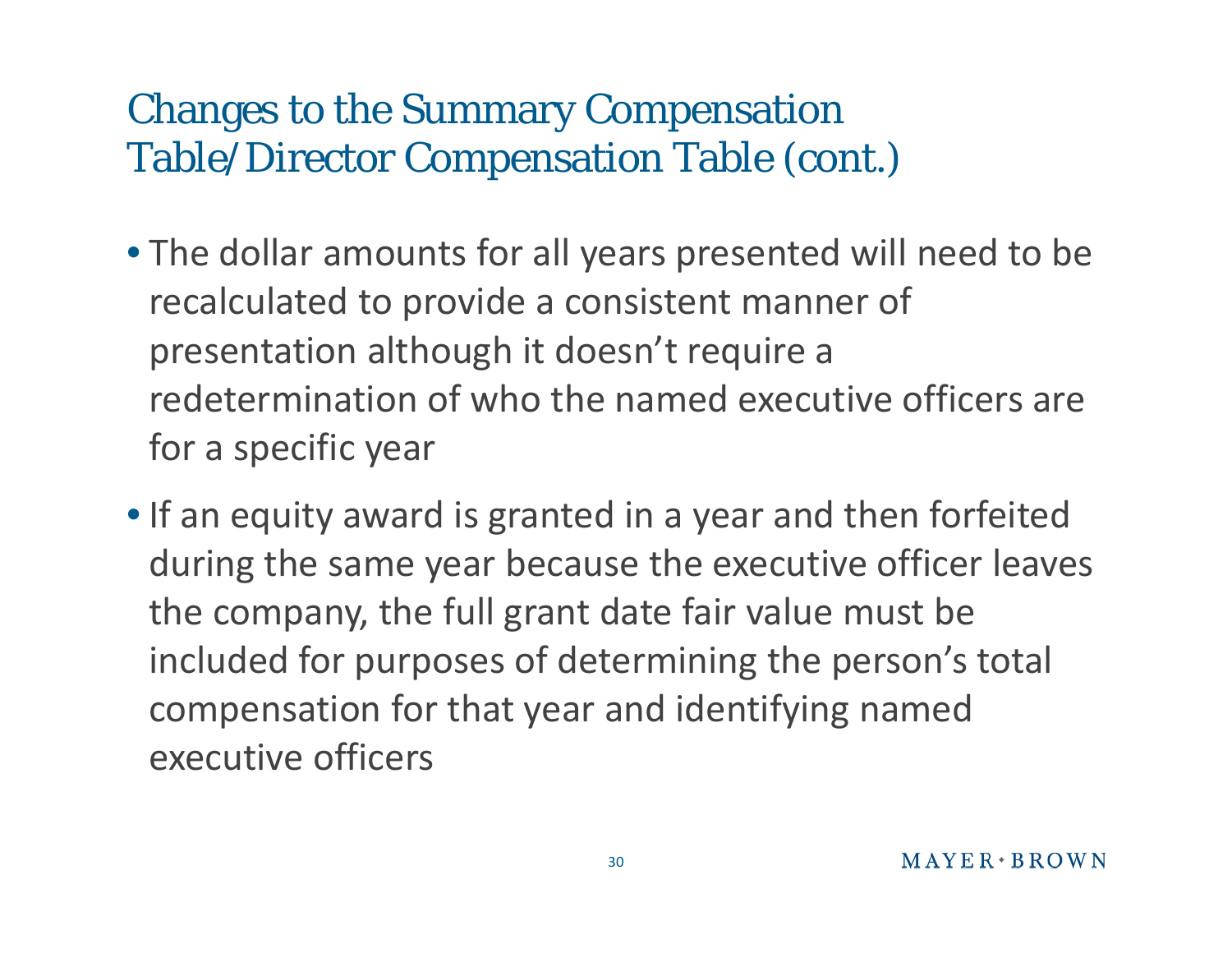- Disclosure of fees paid to compensation consultants and their affiliates will now be required under certain circumstances if the consultant played a role in determining or recommending the amount or form of executive or director compensation and also provided additional services to the company
- If the compensation committee or the board engages its own consultant , disclosure is required if the consultant or its affiliates provided more than \$120,000 of additional services to the company or its affiliates during the last fiscal year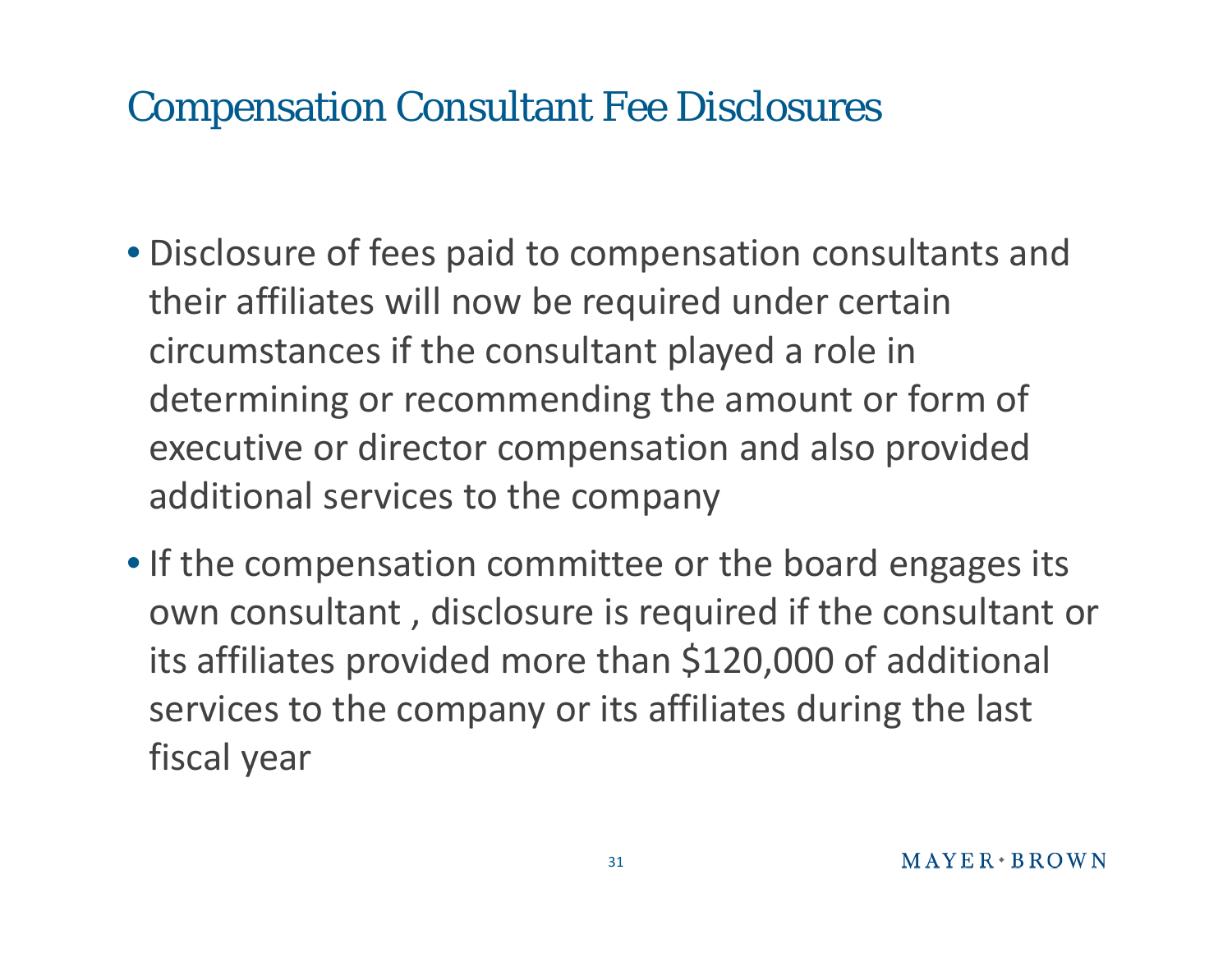- If neither the compensation committee nor the board engaged its own consultant, but management did, disclosure is required if that consultant or its affiliates provided more than \$120,000 of additional services
- If disclosure is required, the aggregate fees paid for director and executive compensation services and the aggregate fees paid for the additional services must be separately disclosed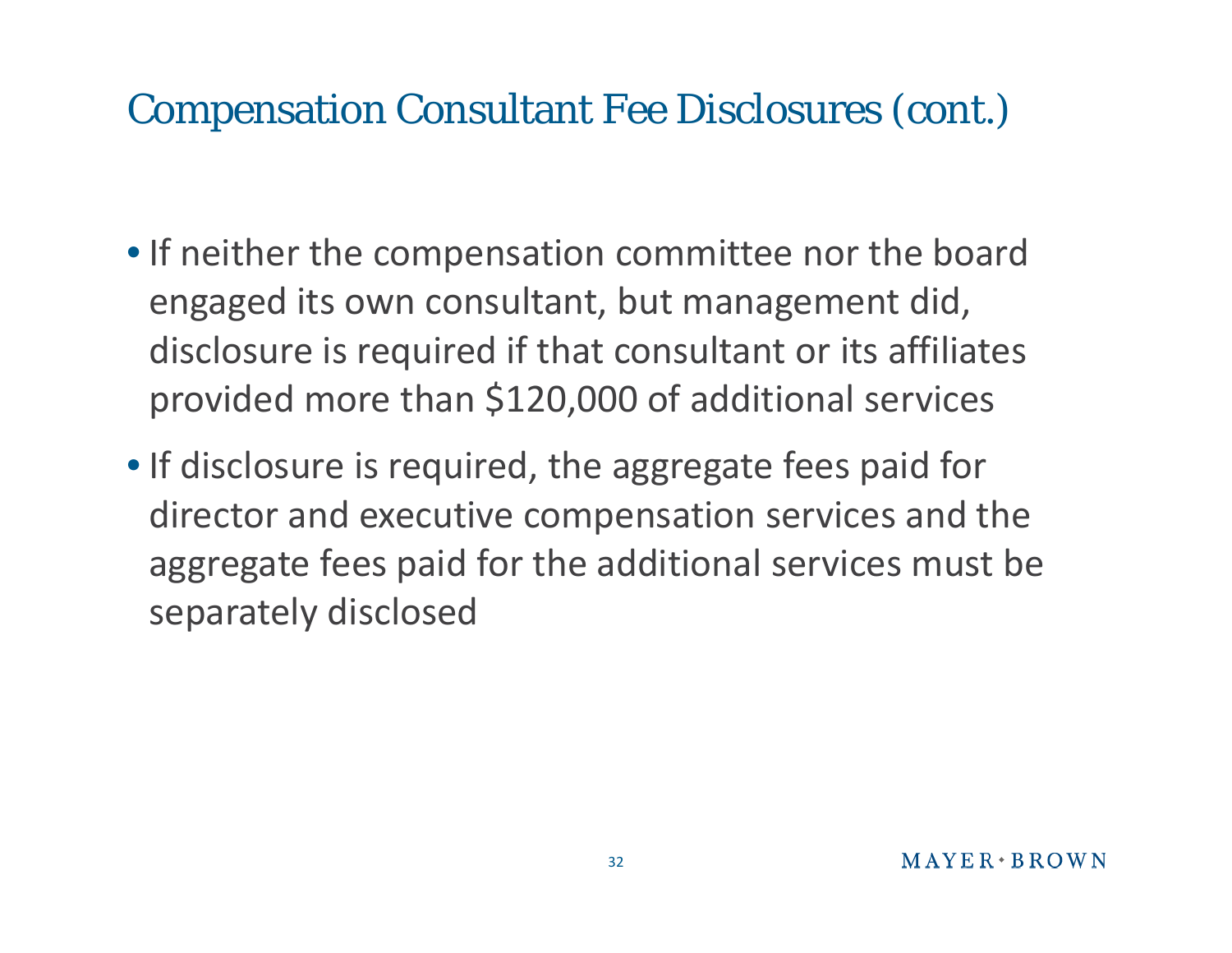- If the compensation consultant was engaged by the compensation committee and disclosure is required, the disclosure must also state
	- Whether the decision to engage the consultant or its affiliates for the additional services was made or recommended by management, and
	- Whether the board or the compensation committee approved the additional services
- If disclosure is required, the nature and extent of additional services are not required to be described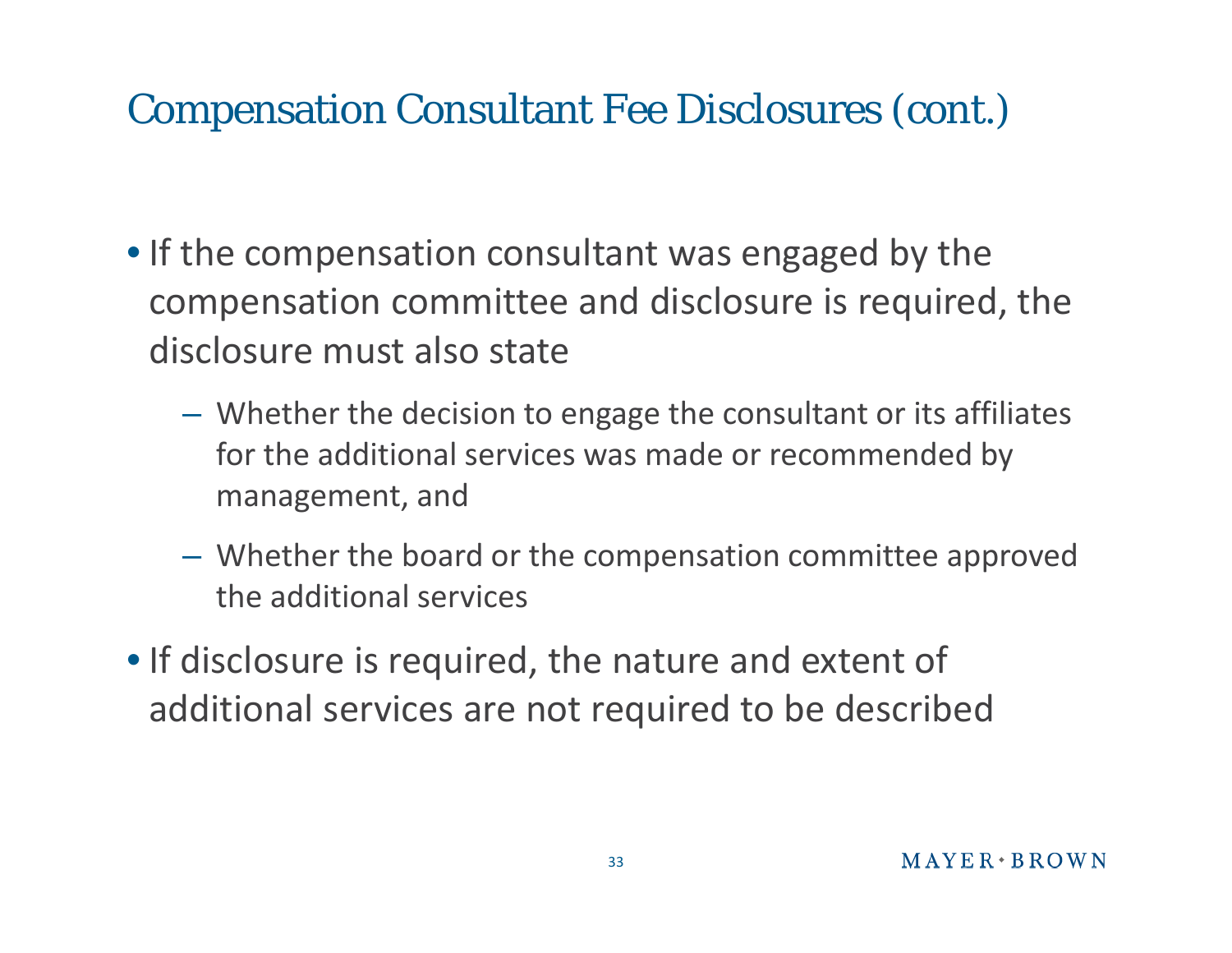• Services involving only broad ‐based non ‐discriminatory plans or the provision of surveys that are not customized for the company or that are customized based on parameters that are not develo ped b y the consultant are not consulting services with respect to the amount or form of executive or director compensation and do not need to be disclosed if they are the only services provided by the consultant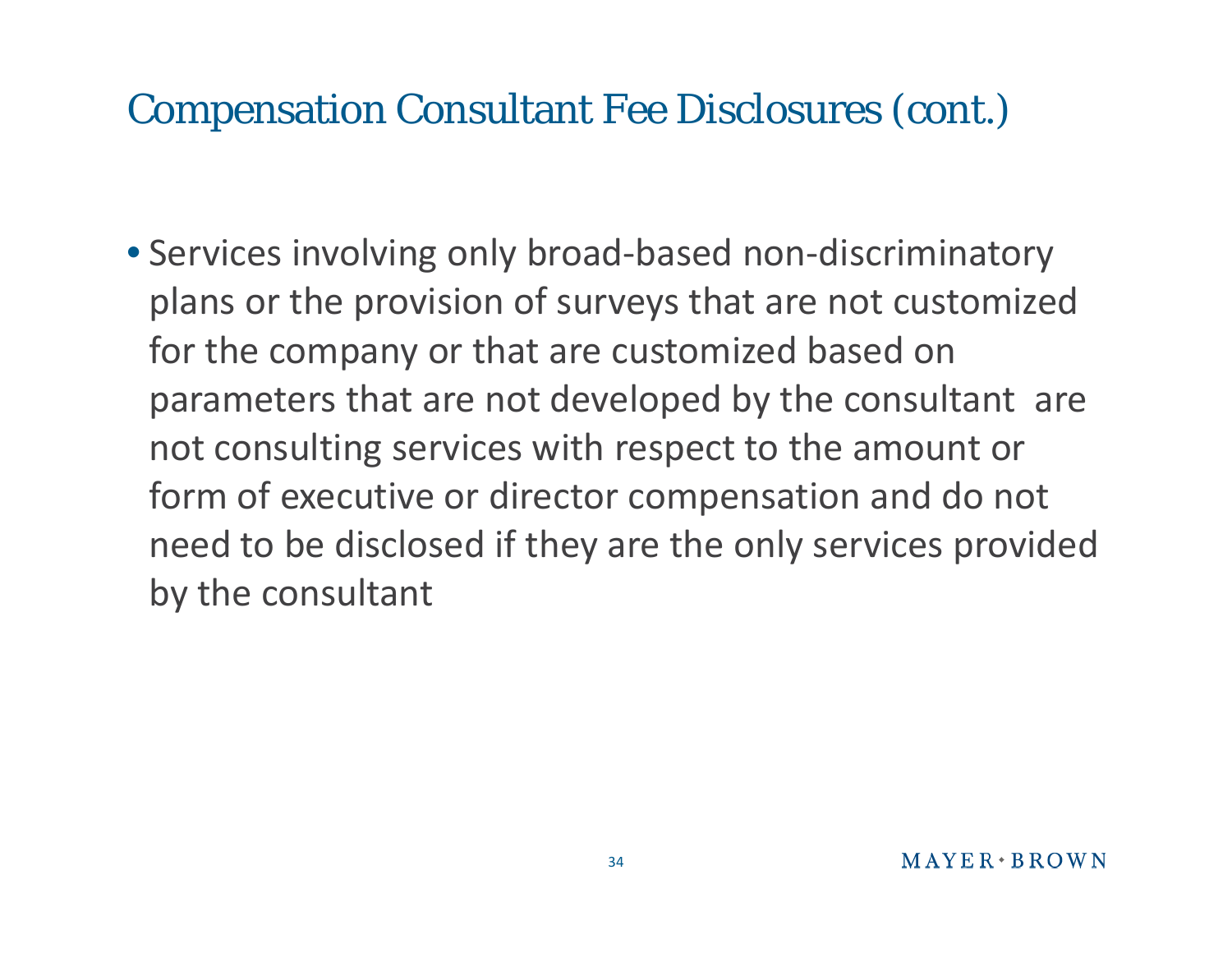- Consulting on broad-based non-discriminatory plans does not include any related services, such as benefits administration, human resources services, actuarial services and mer ger inte gration services, all of which are additional services
- Similarly if the non ‐customized information of surveys relates to matters other than executive and director compensation, then the fees for such information would be for additional services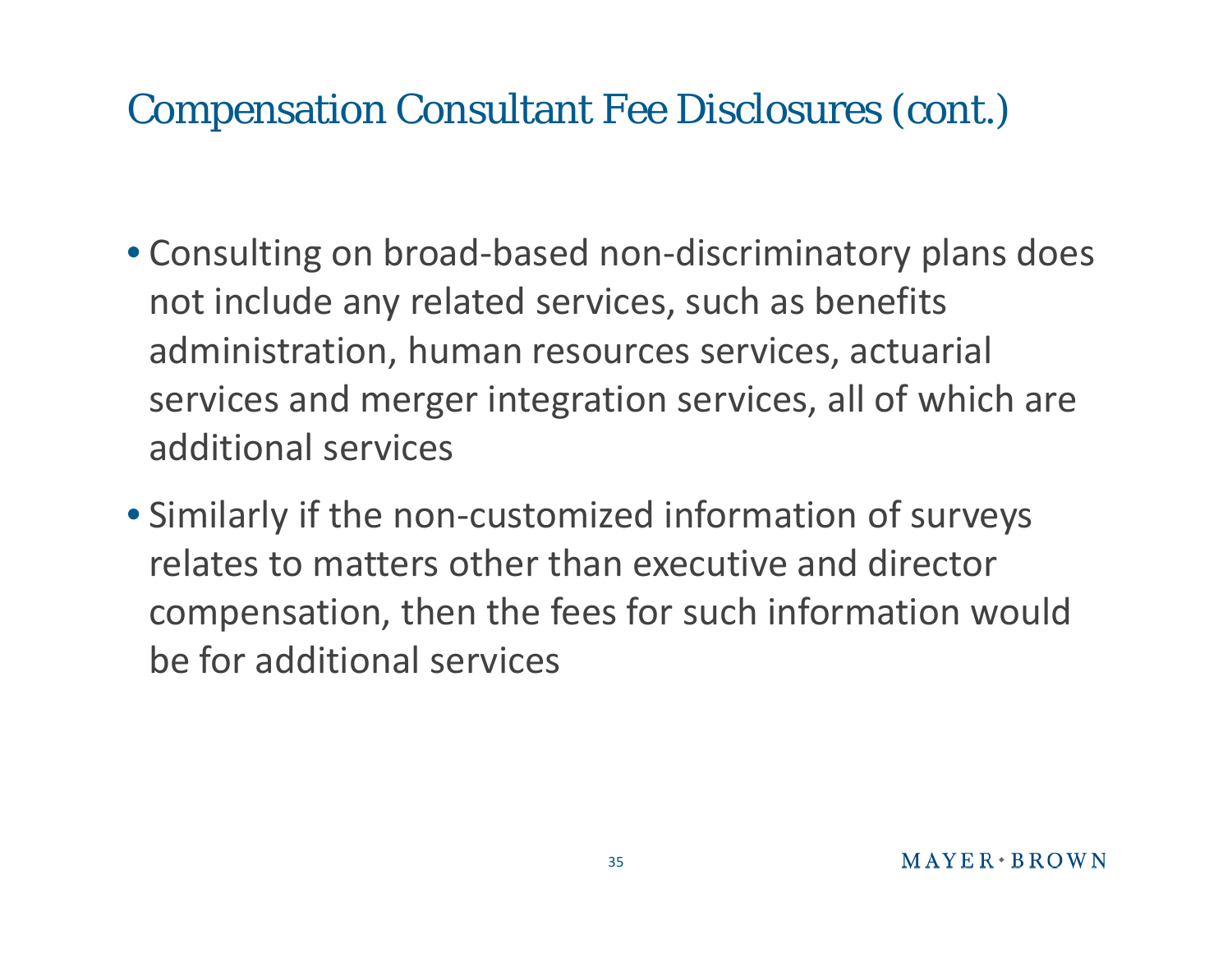#### Form 8-K Requirements

- A requirement to disclose the voting results of a shareholder meeting has been added to Form 8 ‐ K as Item 5.07
- The Form 8-K must be filed within four business days after the end of the shareholder meeting
- If final results are not available, preliminary results must be reported and then the Form 8 ‐ K must be amended within four business days after the final voting results are known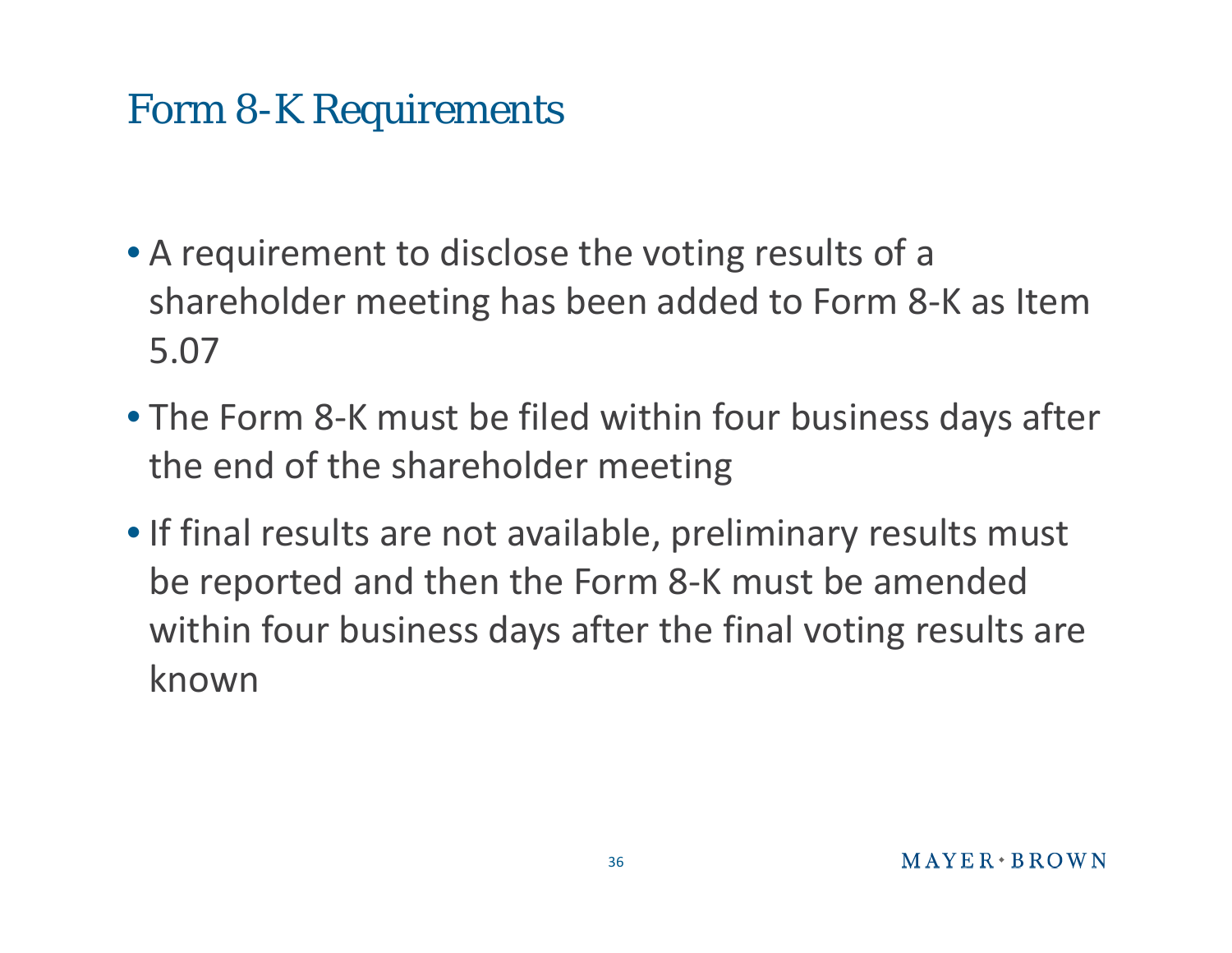#### Transition Provisions

- The rule changes are effective February 28, 2010
- All Form 10‐Ks filed on or after February 28, 2010 must comply with the new rules
- A preliminary proxy statement filed with the SEC by <sup>a</sup> company with <sup>a</sup> fiscal year ending on or after December 20, 2009 must be in compliance with the new rules if the company expects to file its definitive proxy statement on or after February 28, 2010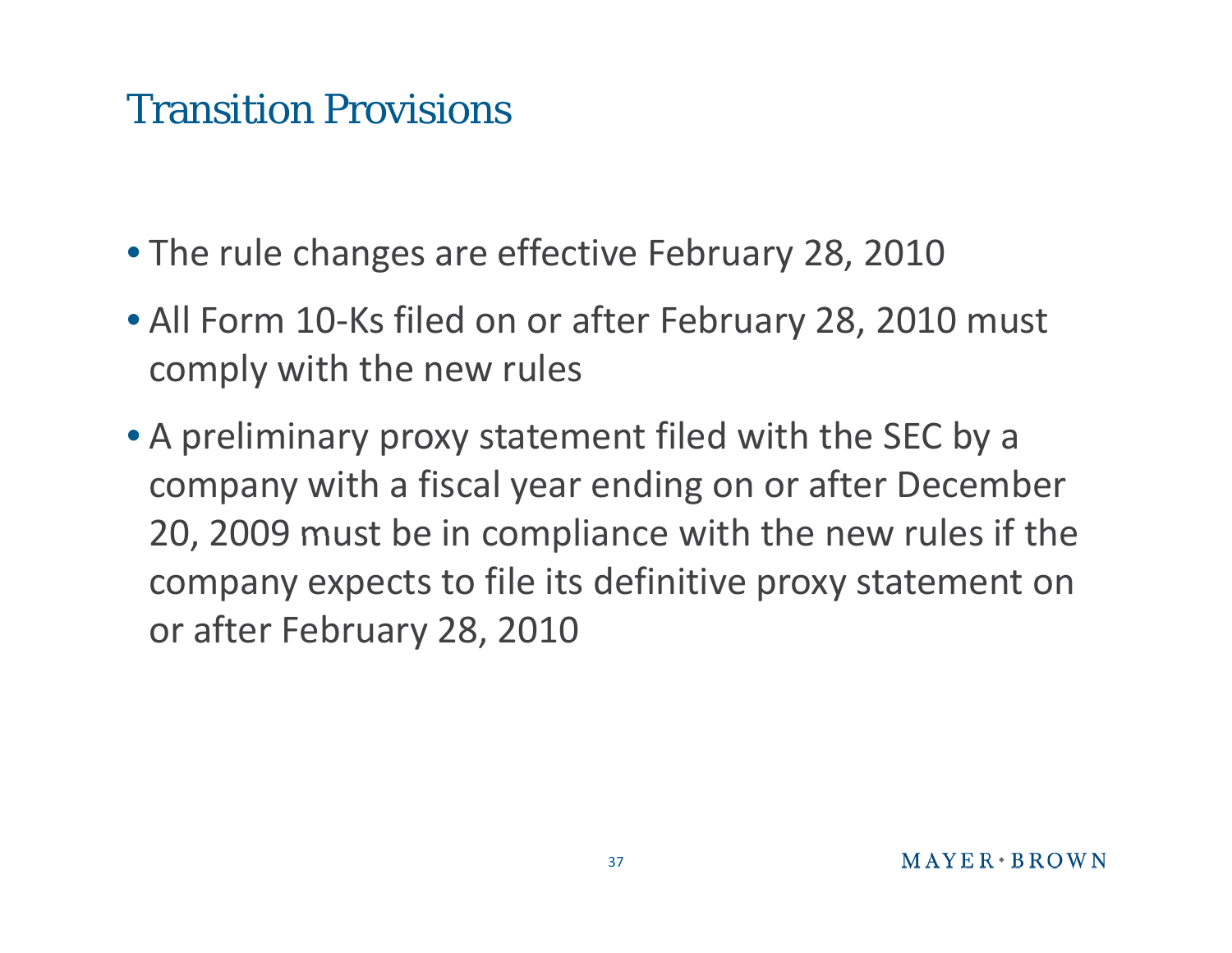## Transition Provisions (cont.)

- If a company with a fiscal year ending on or after December 20, 2009 files its Form 10 ‐ K before February 28, 2010, its proxy statement must comply with the new re quirements if it is to be filed on or after Februar y 28, 2010
- If a company's fiscal year ends before December 20, 2009, its Form 10 ‐ K and proxy statement need not comply with the new requirements even if they are filed after February 28, 2010 and need not comply with any of the Regulation S‐K amendments until it files its documents for its 2010 fiscal year ‐end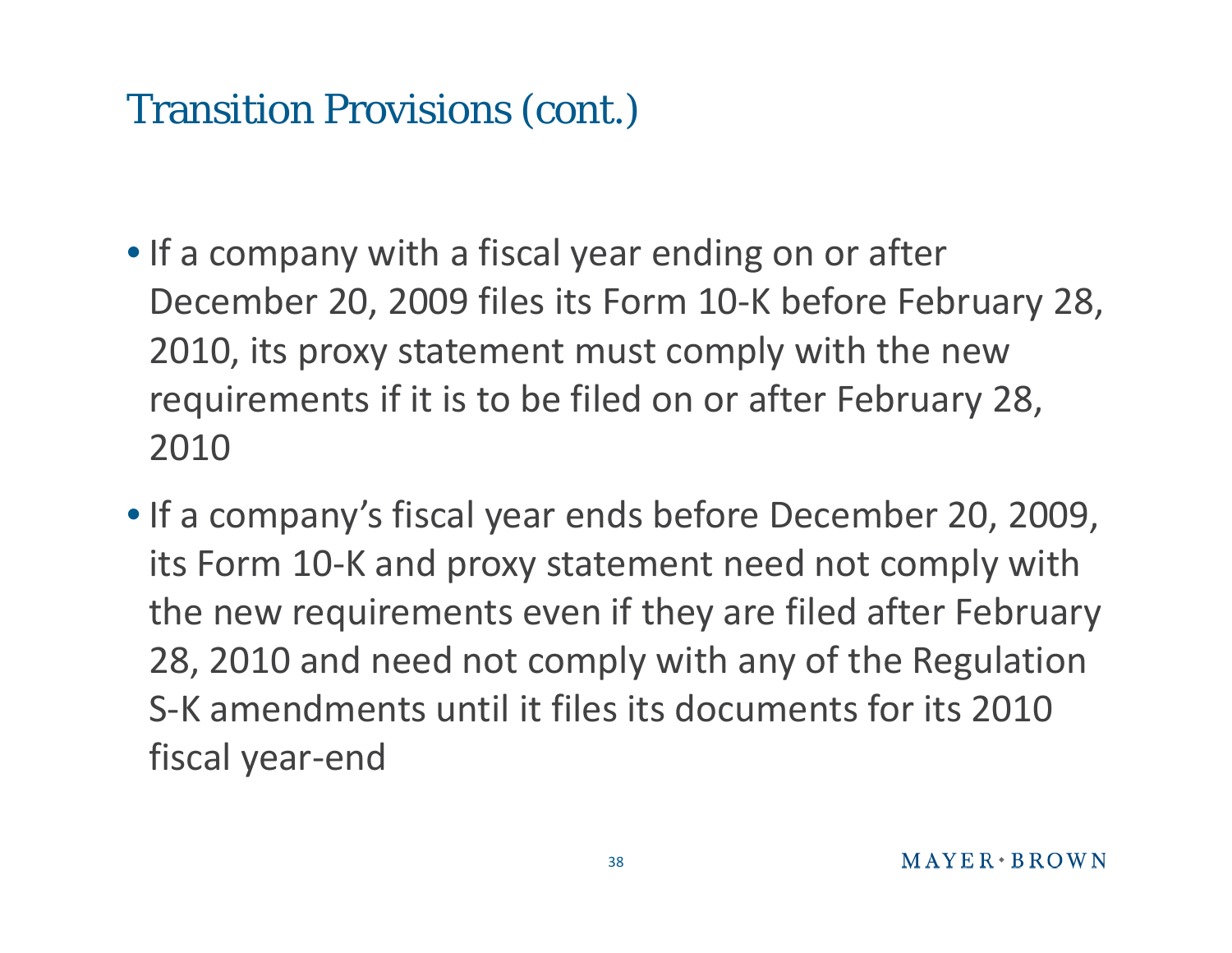## Transition Provisions (cont.)

- A company may comply with the new requirements on a voluntary and discretionary basis, except that a company may voluntarily comply with the Summary Compensation Table and Director Com pensation Table amendments *only* if it also complies with all of the other Regulation S ‐ K amendments that were adopted and are applicable to the form being filed
- A new registrant must comply with the new requirements in order to have a registration statement declared effective on or after February 28, 2010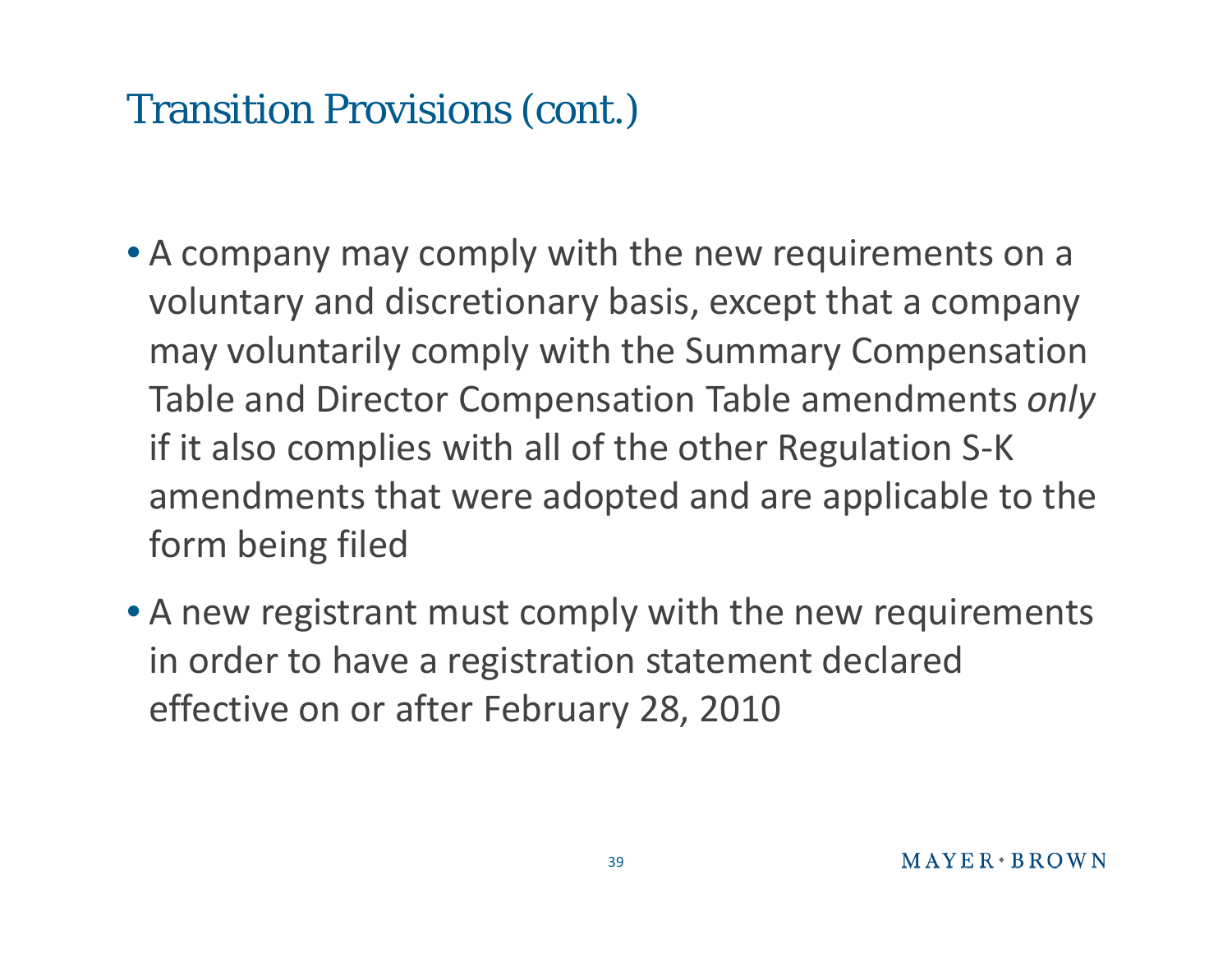## Transition Provisions (cont.)

• If a shareholder meeting takes place before February 28, 2010, no Form 8-K is required to report voting results, but can continue to be reported in the next Form 10 ‐ K or Form 10-Q, as applicable, using the "Other Information" item if the form is filed on or after February 28, 2010